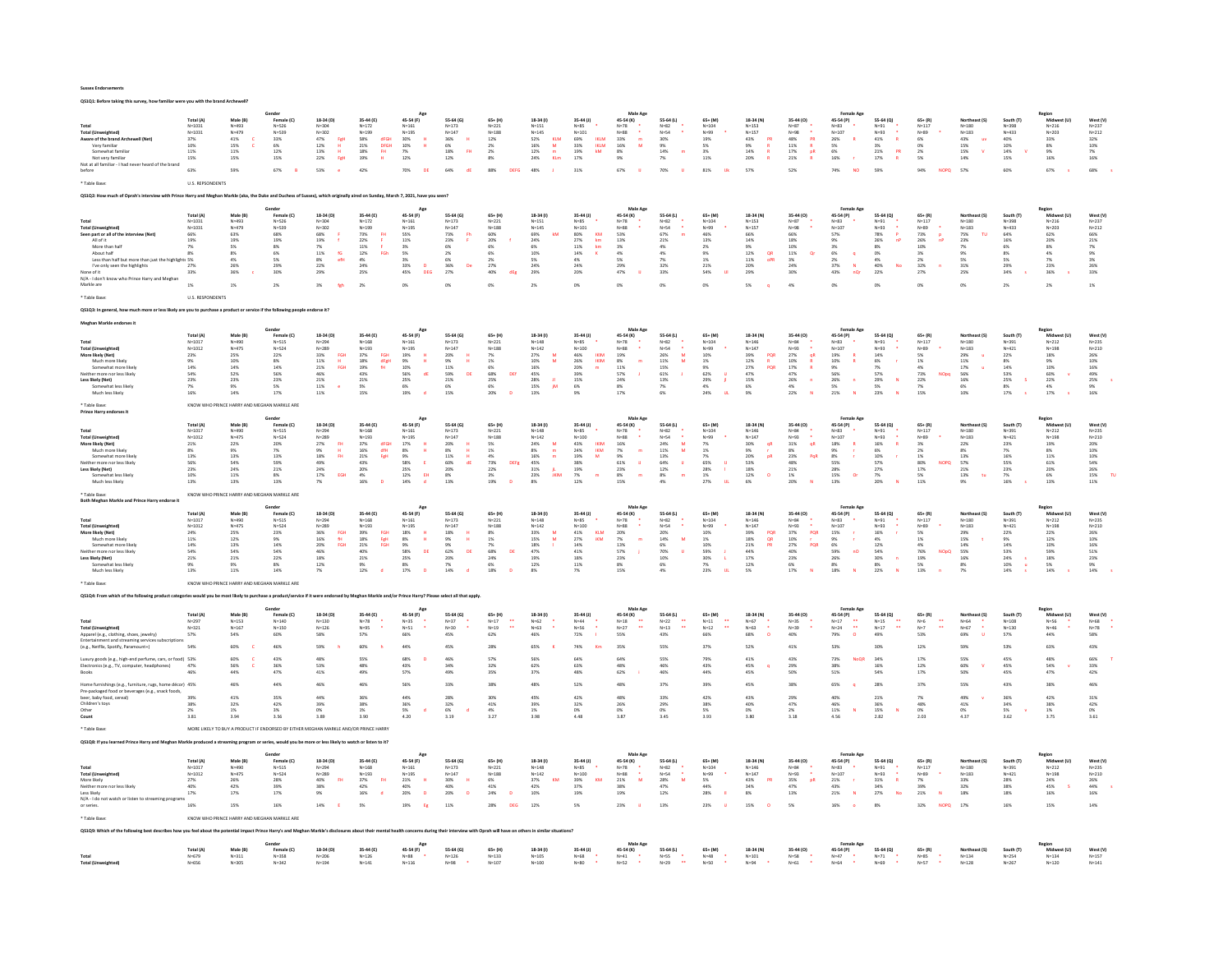| It is a positive step that will help others in similar<br>situations.                                                 | 55% | 53% | 57%                                               | 56%      | 53%         | 56% | 58%                   | 55% |           | 57% | 53% | 43%       | 64% | 43%       | 55% | 53%        | 68% | 53% | 62% | 55%       | 55% | 50% |          | 62% |
|-----------------------------------------------------------------------------------------------------------------------|-----|-----|---------------------------------------------------|----------|-------------|-----|-----------------------|-----|-----------|-----|-----|-----------|-----|-----------|-----|------------|-----|-----|-----|-----------|-----|-----|----------|-----|
| It will have no effect on others in similar situations. 20%<br>It is a negative step that will hurt others in similar |     | 20% | 22%                                               | 22%      | 31% fGh 18% |     | 14%                   | 17% |           | 22% | 28% | 19%       | 9%  | 15%       | 22% | 34% pq 17% |     | 17% | 18% | 17%       | 20% | 20% |          | 25% |
| situations.                                                                                                           | 10% | 12% | 7%                                                | 6%       | 10%         | 10% | 11%                   | 13% | $d = 7\%$ |     | 14% | 19%       | 10% | 18%       | 4%  | 5%         | 3%  | 13% | 10% | 8%        | 12% | 11% |          | 6%  |
| Not at all sure                                                                                                       | 14% | 15% | 14%                                               | 17% E 7% |             |     | 15% e 17% E 15% e 15% |     |           |     | 6%  | 19% J 17% |     | 25% J 19% |     | 8%         | 12% | 18% | 10% | 19% V 13% |     |     | 19% V 8% |     |
| * Table Base:                                                                                                         |     |     | WATCHED PART OF ALL OF THE OPRAH-SUSSEX INTERVIEW |          |             |     |                       |     |           |     |     |           |     |           |     |            |     |     |     |           |     |     |          |     |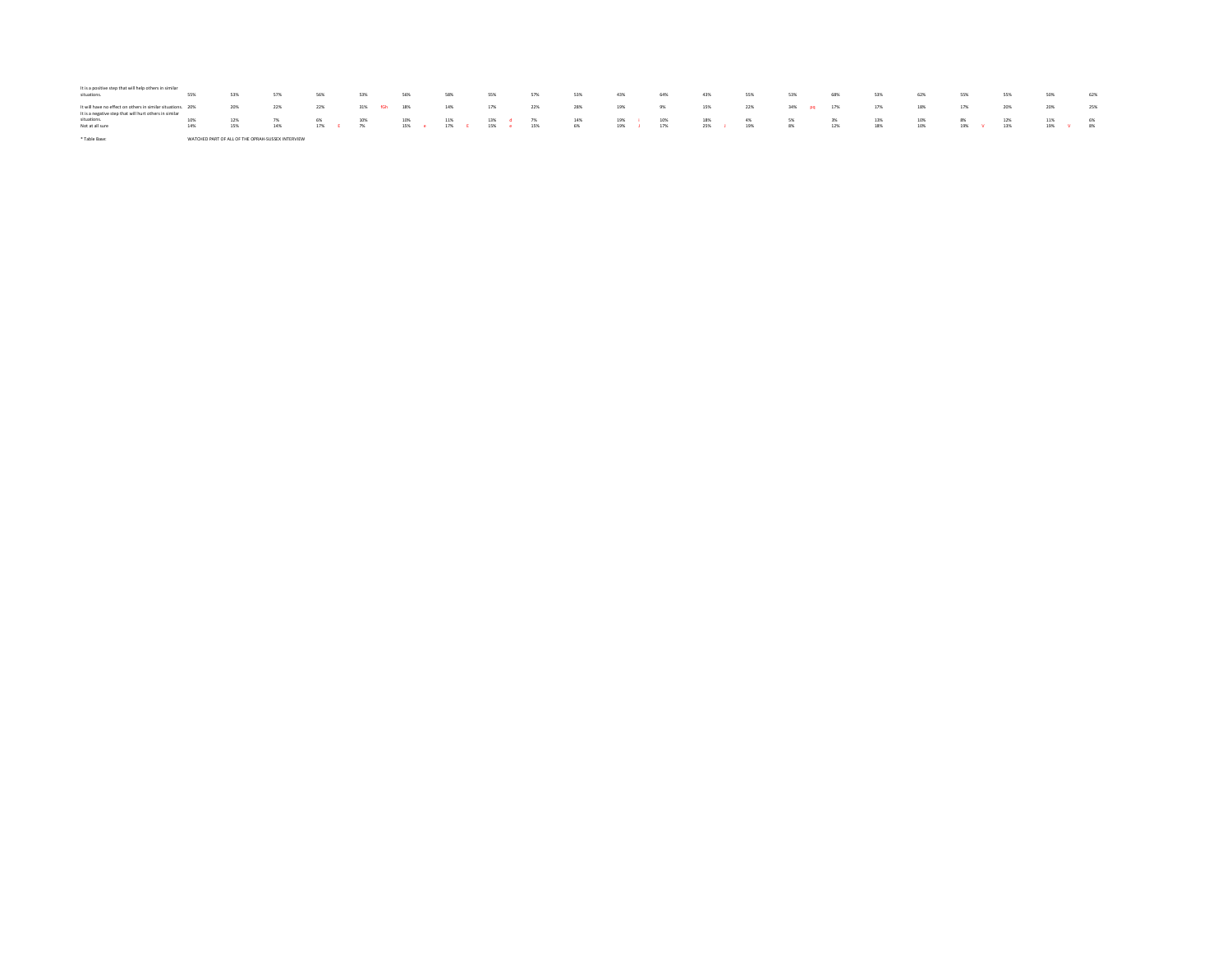QS1Q1: Before taking this survey, how familiar were you with the brand Archewell?

|                                                                                                                                                                          |                                                                                |                                             | Gender                                                                                                                                                                                               |                                                  |                                                 | Age                                     |                                              |                                           |                                         |                                                                      | Male Age                                             |                                         |                                     |                      |                      | <b>Female Age</b>                              |                           |                           |                     |                   | Region                                  |                               |
|--------------------------------------------------------------------------------------------------------------------------------------------------------------------------|--------------------------------------------------------------------------------|---------------------------------------------|------------------------------------------------------------------------------------------------------------------------------------------------------------------------------------------------------|--------------------------------------------------|-------------------------------------------------|-----------------------------------------|----------------------------------------------|-------------------------------------------|-----------------------------------------|----------------------------------------------------------------------|------------------------------------------------------|-----------------------------------------|-------------------------------------|----------------------|----------------------|------------------------------------------------|---------------------------|---------------------------|---------------------|-------------------|-----------------------------------------|-------------------------------|
| Total                                                                                                                                                                    | Total (A)<br>1.031                                                             | Male (B)<br>493                             | Female (C)                                                                                                                                                                                           | 18-34 (D)                                        | 35-44 (E)<br>172                                | 45-54 (F)                               | 55-64 (G)<br>173                             | $65+ (H)$                                 | $18-34$ (i)                             | 35-44 (J)                                                            | 45-54 (K)                                            | 55-64 (L)                               | $65+$ (M)                           | 18-34 (N)<br>153     | 35-44 (0)<br>87      | 45-54 (P)                                      | 55-64 (Q)<br>91           | $65 + (R)$<br>117         |                     | South (T)         | Mid                                     |                               |
| <b>Total (Unweighted)</b>                                                                                                                                                | 1.031                                                                          | 479                                         | 526<br>539                                                                                                                                                                                           | $\begin{array}{c} 304 \\ 302 \\ 144 \end{array}$ | $\frac{199}{101}$                               | 161<br>195<br>48                        | 147                                          | $\begin{array}{c} 221 \\ 188 \end{array}$ | $\frac{151}{145}$                       | $\begin{array}{c} 85 \\ 101 \end{array}$<br>$\overline{\phantom{0}}$ | $\begin{array}{c} 78 \\ 88 \\ 26 \end{array}$        | $\begin{array}{c} 82 \\ 54 \end{array}$ | $\frac{104}{99}$                    | 157                  |                      | $\begin{array}{r} 83 \\ 107 \\ 22 \end{array}$ | 93<br>$\frac{1}{37}$      | 89                        | 180<br>183          | 398<br>433<br>158 | $\frac{216}{203}$                       | $\frac{237}{212}$             |
| Aware of the brand Archewell (Net)<br>Very familiar                                                                                                                      | 382<br>107                                                                     | 203<br>74                                   | 171<br>$\mathbf{a}$                                                                                                                                                                                  | 38                                               | 37                                              | 16                                      | 62<br>10 <sup>10</sup>                       | 27                                        | 78<br>24                                | 28                                                                   | 13                                                   | 25                                      | 19                                  | 66<br>14             | 42                   |                                                |                           |                           | 77<br>26            | an.               | 71<br>18                                | 75<br>23                      |
| Somewhat familiar<br>Not very familiar                                                                                                                                   | 117<br>158                                                                     | 55                                          | 62                                                                                                                                                                                                   | 39<br>67                                         | 31                                              | 11<br>20                                | 31                                           |                                           | 18<br>36                                | 16                                                                   |                                                      | $11\,$                                  |                                     | 21<br>31             | 15<br>$18\,$         |                                                | 19                        |                           | 26<br>25            | 57<br>61          | 19                                      | 16<br>37                      |
| Not at all familiar - I had never heard of the brand                                                                                                                     |                                                                                |                                             | 79                                                                                                                                                                                                   |                                                  | 33                                              |                                         | 21                                           | $17\,$                                    |                                         | 15                                                                   |                                                      |                                         |                                     |                      |                      | 13                                             | 15                        |                           |                     |                   | $35\,$                                  |                               |
| before                                                                                                                                                                   | 649                                                                            | 290                                         | 354                                                                                                                                                                                                  | 160                                              | $\mathbf{72}$                                   | $_{\rm 113}$                            | $111\,$                                      | 194                                       | $73\,$                                  | $27\,$                                                               | 52                                                   | 57                                      | 84                                  | 87                   | 45                   | $61\,$                                         | 54                        | 110                       | 102                 | 240               | 146                                     | 162                           |
| * Table Base                                                                                                                                                             | <b>U.S. REPSONDENTS</b>                                                        |                                             |                                                                                                                                                                                                      |                                                  |                                                 |                                         |                                              |                                           |                                         |                                                                      |                                                      |                                         |                                     |                      |                      |                                                |                           |                           |                     |                   |                                         |                               |
| Q\$1Q2: How much of Oprah's interview with Prince Harry and Meghan Markle (aka, the Duke and Duchess of Sussex), which originally aired on Sunday, March 7, 2021, have y |                                                                                |                                             |                                                                                                                                                                                                      |                                                  |                                                 |                                         |                                              |                                           |                                         |                                                                      |                                                      |                                         |                                     |                      |                      |                                                |                           |                           |                     |                   |                                         |                               |
|                                                                                                                                                                          |                                                                                |                                             |                                                                                                                                                                                                      |                                                  |                                                 |                                         |                                              |                                           |                                         |                                                                      |                                                      |                                         |                                     |                      |                      |                                                |                           |                           |                     |                   |                                         |                               |
|                                                                                                                                                                          | Total (A)                                                                      | Male (B)                                    | Female (C)                                                                                                                                                                                           | 18-34 (D)                                        | 35-44 (E)                                       | 45-54 (F)                               | 55-64 (G)                                    | $65+ (H)$                                 | 18-34 (1)                               | $35-44$ (J)                                                          | Male Age<br>45-54 (K)                                | 55-64 (L)                               | $65+ (M)$                           | 18-34 (N)            | 35-44 (0)            | 45-54 (P)                                      | 55-64 (Q)                 | $65 + (R)$                | Northeast (S)       | South (T)         | Midw                                    | West (V)                      |
| Total                                                                                                                                                                    | 1,031                                                                          | 493                                         | 526                                                                                                                                                                                                  | 304                                              | $172\,$                                         | 161                                     | $173\,$                                      | $\bf 221$                                 | $151\,$                                 |                                                                      | 78                                                   | 82                                      | $104\,$                             | $153\,$              | 87                   | 83                                             | 91                        | $117\,$                   | 180                 | 398               | 216                                     | 237                           |
| <b>Total (Unweighted)</b><br>Seen part or all of the interview (Net)                                                                                                     | 1,031<br>679                                                                   | 479<br>311                                  | 539<br>358                                                                                                                                                                                           | 302<br>206                                       | 199<br>126                                      | 195<br>88                               | 147<br>126                                   | 188<br>133                                | 145<br>105                              | 101<br>68                                                            | 88<br>41                                             | 54<br>ss                                | 99                                  | 157<br>101           |                      | 107<br>47                                      | 93<br>$\overline{21}$     | 89                        | 183<br>124          | 433<br>254        | 203<br>134                              | 212<br>157                    |
| All of it                                                                                                                                                                | 197                                                                            | 95                                          | 98                                                                                                                                                                                                   | 58                                               | 39                                              | 17                                      | 40                                           | 43                                        | 36                                      | 23                                                                   | 10                                                   | 17                                      | 13                                  | $22\,$               |                      |                                                | 23                        | 30                        | 41                  | 65                | 42                                      | 49                            |
| More than half<br>About half                                                                                                                                             | 69<br>79                                                                       | 25<br>42                                    | 44<br>34                                                                                                                                                                                             | 22<br>34                                         | 18<br>22                                        |                                         | 11                                           | 14<br>13                                  | 15                                      | 12                                                                   |                                                      |                                         | 10                                  | 13<br>19             | 10                   |                                                |                           | 12                        | 13<br>16            | 22<br>33          | 17                                      | 16<br>$\bf{22}$               |
| Less than half but more than just the highlights 50                                                                                                                      |                                                                                | 22                                          | 29                                                                                                                                                                                                   | 26                                               |                                                 |                                         | 10                                           |                                           |                                         |                                                                      |                                                      |                                         |                                     | 18                   |                      |                                                |                           |                           |                     | 18                | 15                                      |                               |
| I've only seen the highlights                                                                                                                                            | 283<br>338                                                                     | 127<br>179                                  | 154<br>157                                                                                                                                                                                           | 67<br>88                                         | 41<br>43                                        | 53<br>73                                | 62<br>47                                     | 60<br>87                                  | 37<br>43                                | 21<br>17                                                             | 23                                                   | 26<br>27                                | 22                                  | 30<br>45             | $21\,$               | 31<br>36                                       | 36<br>$20\,$              | 38<br>32                  | 57<br>46            | 115<br>137        | 50<br>${\bf 78}$                        | 62                            |
| None of it<br>N/A - I don't know who Prince Harry and Meghan                                                                                                             |                                                                                |                                             |                                                                                                                                                                                                      |                                                  |                                                 |                                         |                                              |                                           |                                         |                                                                      |                                                      |                                         |                                     |                      |                      |                                                |                           |                           |                     |                   |                                         |                               |
| Markle are                                                                                                                                                               | $^{\rm 14}$                                                                    |                                             | $\overline{\mathbf{1}}$                                                                                                                                                                              | $10\,$                                           | $\ddot{a}$                                      |                                         | $\circ$                                      |                                           | $\overline{\mathbf{3}}$                 | $\circ$                                                              |                                                      |                                         |                                     |                      | $\Delta$             | $\circ$                                        | $\circ$                   |                           |                     | $\bf 8$           | $\,$ 4 $\,$                             |                               |
| * Table Rase                                                                                                                                                             | <b>U.S. RESPONDENTS</b>                                                        |                                             |                                                                                                                                                                                                      |                                                  |                                                 |                                         |                                              |                                           |                                         |                                                                      |                                                      |                                         |                                     |                      |                      |                                                |                           |                           |                     |                   |                                         |                               |
| OS103: In a                                                                                                                                                              | ore or less likely are you to purchase a product or service if the following p |                                             |                                                                                                                                                                                                      |                                                  |                                                 |                                         |                                              |                                           |                                         |                                                                      |                                                      |                                         |                                     |                      |                      |                                                |                           |                           |                     |                   |                                         |                               |
|                                                                                                                                                                          |                                                                                |                                             |                                                                                                                                                                                                      |                                                  |                                                 |                                         |                                              |                                           |                                         |                                                                      |                                                      |                                         |                                     |                      |                      |                                                |                           |                           |                     |                   |                                         |                               |
| Meghan Markle endorses it                                                                                                                                                |                                                                                |                                             | Gender                                                                                                                                                                                               |                                                  |                                                 | Age                                     |                                              |                                           |                                         |                                                                      | Male Age                                             |                                         |                                     |                      |                      | Female Age                                     |                           |                           |                     |                   | Region                                  |                               |
|                                                                                                                                                                          | Total (A)                                                                      | Male (B)                                    | Female (C)<br>515                                                                                                                                                                                    | 18-34 (D)                                        | 35-44 (E)                                       | 45-54 (F)                               | 55-64 (G)                                    | $65+ (H)$<br>221                          | 18-34 (1)                               | 35-44 (J)                                                            | 45-54 (K)                                            | 55-64 (L)                               | $65+$ (M)                           | 18-34 (N)            | 35-44 (0)            | 45-54 (P)                                      | 55-64 (Q)                 | $65+ (R)$<br>117          |                     |                   | -<br>Mic                                | West (V)<br>235               |
| Total<br><b>Total (Unweighted)</b>                                                                                                                                       | 1,017<br>1.012                                                                 | 490<br>475                                  | 524                                                                                                                                                                                                  | 294<br>289                                       | 168<br>193                                      | 161<br>195                              | 173<br>147                                   | 188                                       | 148<br>142                              | 85<br>100                                                            | 78<br>88                                             | 82<br>54                                | 104<br>qa                           | 146<br>147           | 84<br>93             | 83<br>107                                      | 91<br>93                  | 89                        | 180<br>183          | 391<br>421        | 212<br>198                              | 210                           |
| More likely (Net)                                                                                                                                                        | 237                                                                            | $121\,$                                     | $112\,$                                                                                                                                                                                              | 96                                               | 62                                              | 30                                      | 34                                           | $16\,$                                    | 39                                      | 39                                                                   | 15                                                   | $\bf 22$                                | 10                                  | 56                   | $\mathbf{22}$        | 15                                             | $13\,$                    |                           | ${\bf 51}$          | 85                | 39                                      | $61\,$                        |
| Much more likely<br>Somewhat more likely                                                                                                                                 | 94<br>143                                                                      | 50<br>71                                    | 40<br>72                                                                                                                                                                                             | 33<br>63                                         | 20<br>32                                        | 14<br>16                                | 15<br>19                                     | 14                                        | 15<br>24                                | $\mathcal{D}$<br>17                                                  |                                                      | 12                                      |                                     | 18<br>39             | 14                   |                                                |                           |                           | 20<br>31            | 31<br>54          | 18<br>21                                | 24<br>37                      |
| Neither more nor less likely                                                                                                                                             | 549                                                                            | 256                                         | 286                                                                                                                                                                                                  | 135                                              | $\overline{72}$                                 | 90                                      | 102                                          | 149                                       | 67                                      | 33                                                                   | $\overline{a}$                                       | 50                                      | 64                                  | 68                   | 39                   | 46                                             | 52                        |                           | $100 -$             | 207               | 127                                     | 115                           |
| Less likely (Net)<br>Somewhat less likely                                                                                                                                | 230                                                                            | 113<br>44                                   | 117                                                                                                                                                                                                  | 63                                               | 35                                              | 40                                      | 37                                           | 56                                        | 42                                      | 13                                                                   | 19                                                   | $11\,$                                  | 30                                  | 21                   | 22                   | 21                                             | 26                        | 26                        | 28<br>10            | 98<br>32          | 46                                      | 58                            |
| Much less likely                                                                                                                                                         | $\frac{72}{158}$                                                               | 69                                          | $\begin{array}{c} 28 \\ 88 \end{array}$                                                                                                                                                              | $\begin{array}{c} 31 \\ 32 \end{array}$          | 26                                              | $\begin{array}{c} 10 \\ 31 \end{array}$ | $11\,$<br>26                                 | $\begin{array}{c} 12 \\ 43 \end{array}$   | $\begin{array}{c} 23 \\ 19 \end{array}$ |                                                                      | $\overline{13}$                                      |                                         | 25                                  | $\overline{13}$      | 19                   | 18                                             | 21                        | 18                        | $\overline{18}$     |                   | $\begin{array}{c} 10 \\ 36 \end{array}$ | $\frac{21}{37}$               |
| * Table Base                                                                                                                                                             | KNOW WHO PRINCE HARRY AND MI                                                   |                                             | <b>HAN MARKLE ARE</b>                                                                                                                                                                                |                                                  |                                                 |                                         |                                              |                                           |                                         |                                                                      |                                                      |                                         |                                     |                      |                      |                                                |                           |                           |                     |                   |                                         |                               |
| Prince Harry endorses it                                                                                                                                                 |                                                                                |                                             |                                                                                                                                                                                                      |                                                  |                                                 |                                         |                                              |                                           |                                         |                                                                      |                                                      |                                         |                                     |                      |                      |                                                |                           |                           |                     |                   |                                         |                               |
|                                                                                                                                                                          | Total (A)                                                                      | Male (R)                                    | Gende<br>Female (C)                                                                                                                                                                                  | 18-34 (D)                                        | 35-44 (E)                                       | Age                                     | 55.64 (6)                                    | $65 + (H)$                                | 18-34 (f)                               | 35-44 (J)                                                            | Male Age<br>45-54 (K)                                | 55-64 (L)                               | $65 + (M)$                          | 18-34 (N)            | 35-44 (0)            | <b>Female Age</b><br>45-54 (P)                 | 55-64 (0)                 | $65 + (R)$                | North               | South (T)         | Region<br>Mid                           | West (V)                      |
| Total                                                                                                                                                                    | 1,017                                                                          | 490                                         | 515                                                                                                                                                                                                  | 294                                              | 168                                             | 45-54 (F)<br>161                        | 173                                          | 221                                       | 148                                     | 85                                                                   | 78                                                   | 82                                      | 104                                 | 146                  | 84                   | 83                                             | 91                        | 117                       | 180                 | 391               | 212                                     | 235                           |
| <b>Total (Unweighted)</b><br>More likely (Net)                                                                                                                           | 1.012                                                                          | 475                                         | 524<br>102                                                                                                                                                                                           | 289                                              | 193                                             | 195<br>27                               | 147                                          | 188                                       | 142                                     | 100<br>37                                                            | 88<br>12                                             | 54<br>20                                | 99                                  | 147                  | q <sub>2</sub><br>26 | 107<br>14                                      | 93                        | 89                        | 183                 | 421               | 198                                     | 210<br>47                     |
| Much more likely                                                                                                                                                         | 214<br>82                                                                      | 109<br>44                                   | 34                                                                                                                                                                                                   | 79<br>25                                         | 63<br>27                                        | 13                                      | 34<br>14                                     | $11\,$                                    | 36<br>12                                | 20                                                                   |                                                      |                                         |                                     | 43<br>13             |                      |                                                | 14                        |                           | 15                  | 88<br>27          | 40<br>16                                | 24                            |
| Somewhat more likely<br>Neither more nor less likely                                                                                                                     | 133<br>573                                                                     | 65<br>262                                   | 67<br>305                                                                                                                                                                                            | 54<br>143                                        | 36<br>72                                        | $14\,$<br>93                            | $20\,$<br>104                                | 161                                       | $^{24}$<br>66                           | 32                                                                   | 47                                                   | $11$<br>52                              |                                     | 30<br>$\overline{7}$ | 20<br>40             | 45                                             | 52                        |                           | 102                 | 62<br>214         | $^{24}$<br>130                          | $\bf 23$<br>127               |
| Less likely (Net)                                                                                                                                                        | 230                                                                            | 118                                         | $108\,$                                                                                                                                                                                              | ${\bf 72}$                                       | 34                                              | 41                                      | 35                                           | 49                                        | 46                                      | 16                                                                   | 18                                                   | 10                                      | 29                                  | 26                   | $18\,$               | $23\,$                                         | $25\,$                    | 20                        |                     | 89                | $42\,$                                  | $61\,$                        |
| Somewhat less likely                                                                                                                                                     | 97                                                                             | 53                                          | 40                                                                                                                                                                                                   | 51                                               |                                                 | 19                                      | 13                                           |                                           | 24                                      |                                                                      |                                                      |                                         |                                     | 17                   |                      | 12                                             |                           |                           | 23                  | 26<br>62          | 13                                      | $35 - 125$<br>$\overline{27}$ |
| Much less likely                                                                                                                                                         | 133                                                                            | 65                                          | 68                                                                                                                                                                                                   | 21                                               | 27                                              | 22                                      | 22                                           | 42                                        | $12\,$                                  | 10                                                                   | 12                                                   |                                         | 28                                  |                      | 17                   | 11                                             | 18                        | 13                        | 16                  |                   | $^{\rm 28}$                             |                               |
| Table Base:<br>Both Meghan Markle and Prince Harry endorse                                                                                                               |                                                                                | KNOW WHO PRINCE HARRY AND MEGHAN MARKLE ARE |                                                                                                                                                                                                      |                                                  |                                                 |                                         |                                              |                                           |                                         |                                                                      |                                                      |                                         |                                     |                      |                      |                                                |                           |                           |                     |                   |                                         |                               |
|                                                                                                                                                                          |                                                                                |                                             |                                                                                                                                                                                                      |                                                  |                                                 |                                         |                                              |                                           |                                         |                                                                      |                                                      |                                         |                                     |                      |                      |                                                |                           |                           |                     |                   |                                         |                               |
|                                                                                                                                                                          |                                                                                |                                             |                                                                                                                                                                                                      |                                                  |                                                 | Age                                     |                                              |                                           |                                         |                                                                      | Male Age                                             |                                         |                                     |                      |                      |                                                |                           |                           |                     |                   | Regior                                  |                               |
|                                                                                                                                                                          | Total (A)                                                                      | Male (B)                                    | Female (C)                                                                                                                                                                                           | 18-34 (D)                                        | 35-44 (E)                                       | 45-54 (F)                               | 55-64 (G)                                    | $65 + (H)$                                | 18-34 (f)                               | $35-44$ (J)                                                          | 45-54 (K)                                            | 55-64 (L)                               | $65+ (M)$                           | 18-34 (N)            | 35-44 (0)            | 45-54 (P)                                      | 55-64 (Q)                 | $65 + (R)$                | Northeast (S)       | South (T)         | Midy                                    | West (V)                      |
| Total<br><b>Total (Unweighted)</b>                                                                                                                                       | 1,017<br>1.012                                                                 | 490<br>475                                  | 515<br>524                                                                                                                                                                                           | 294<br>289                                       | 168<br>193                                      | 161<br>195                              | $173\,$<br>147                               | 221<br>188                                | 148<br>142                              | 85<br>100                                                            | 78<br>88                                             | $^{\rm 82}$<br>54                       | $104\,$<br>QQ                       | 146<br>147           | 84<br>93             | 83<br>107                                      | 91<br>93                  | $117\,$<br>89             | 180<br>183          | 391<br>421        | $_{\rm 212}$<br>198                     | 235<br>210                    |
| More likely (Net)                                                                                                                                                        | 248                                                                            | 123                                         | $120\,$                                                                                                                                                                                              | 106                                              | 65                                              | 28                                      | 31                                           | $17\,$                                    | 49                                      | 35                                                                   | 16                                                   | 17                                      | 11                                  | 57                   | 31                   | $12\,$                                         | 14                        |                           | 53                  | $^{\rm 87}$       | $47\,$                                  | 60                            |
| Much more likely<br>Somewhat more likely                                                                                                                                 | 109<br>138                                                                     | 58<br>65                                    | 47<br>73                                                                                                                                                                                             | 48<br>58                                         | 30<br>35                                        | 13<br>15                                | 15<br>16                                     | 14                                        | 22<br>27                                | 23<br>12                                                             | 10                                                   | 12                                      | 10                                  | 26<br>31             | 23                   |                                                | 11                        |                           | 27                  | 24<br>53          | 26<br>21                                | 22<br>38                      |
| Neither more nor less likely                                                                                                                                             | 552                                                                            | 266                                         | 279                                                                                                                                                                                                  | 134                                              | 68                                              | 93                                      | 107                                          | 151                                       | 70                                      | 34                                                                   | 44                                                   | 57                                      | 62                                  | 64                   | 33                   | 49                                             | 49                        | 89                        | $^{99}$             | 208               | 126                                     | 120                           |
| Less likely (Net)<br>Somewhat less likely                                                                                                                                | $_{\rm 217}$<br>87                                                             | 101<br>44                                   | $115\,$<br>42                                                                                                                                                                                        | 54<br>34                                         | 35<br>15                                        | 40<br>13                                | 35<br>12                                     | 53<br>13                                  | 29<br>17                                | 16<br>10                                                             | 18                                                   |                                         | 31                                  | 25<br>17             | $20\,$<br>s          | $\bf{22}$                                      | $\overline{27}$           | $\bf{22}$<br>6            | 15                  | 95<br>41          | 39<br>10                                | ${\sf s} {\sf a}$<br>21       |
| Much less likely                                                                                                                                                         | 130                                                                            |                                             | 73                                                                                                                                                                                                   | 20                                               | 20                                              | $\overline{2}$                          | $23\,$                                       |                                           | $11$                                    |                                                                      |                                                      |                                         |                                     |                      | 14                   | 15                                             | 20                        |                           | 13                  | SS                | 29                                      | 33                            |
| <b>Table Base</b>                                                                                                                                                        |                                                                                |                                             |                                                                                                                                                                                                      |                                                  |                                                 |                                         |                                              |                                           |                                         |                                                                      |                                                      |                                         |                                     |                      |                      |                                                |                           |                           |                     |                   |                                         |                               |
|                                                                                                                                                                          |                                                                                |                                             | KNOW WHO PRINCE HARRY AND MEGHAN MARKLE ARE                                                                                                                                                          |                                                  |                                                 |                                         |                                              |                                           |                                         |                                                                      |                                                      |                                         |                                     |                      |                      |                                                |                           |                           |                     |                   |                                         |                               |
| QS1Q4: From which of the follo<br>wing product cates                                                                                                                     |                                                                                |                                             |                                                                                                                                                                                                      |                                                  | ice if it were endorsed by Meghan Markle and/or |                                         |                                              |                                           |                                         |                                                                      |                                                      |                                         |                                     |                      |                      |                                                |                           |                           |                     |                   |                                         |                               |
|                                                                                                                                                                          | Total (A)                                                                      | Male (B)                                    | Female (C)                                                                                                                                                                                           | 18-34 (D)                                        | 35-44 (E)                                       | Age<br>45-54 (F)                        | 55-64 (G)                                    | $65+$ (H)                                 | 18-34 (f)                               | $35-44$ (J)                                                          | Male Age                                             | 55-64 (L)                               | $65+ (M)$                           | 18-34 (N)            | 35-44 (0)            | 45-54 (P)                                      | 55-64 (Q)                 | $65 + (R)$                | Northeast (S)       | South (T)         | Midwest (U)                             | West (V)                      |
|                                                                                                                                                                          | 297                                                                            | 153                                         | 140                                                                                                                                                                                                  | 130                                              | $78\,$                                          | 35                                      | 37                                           | $17\,$<br>ă.                              | 62                                      | $44\,$                                                               | 45-54 (K)<br>18<br>$\ddot{\phantom{a}}$              | $\bf{22}$                               | $_{\rm 11}$<br>$\ddot{\phantom{0}}$ | 67                   | 35                   | $17\,$<br>à,                                   | $15\,$                    |                           |                     | 108               | 56                                      | 68                            |
| <b>Total (Unweighted)</b>                                                                                                                                                | 321<br>170                                                                     | 167<br>83                                   | 150<br>84                                                                                                                                                                                            | 126<br>75                                        | 95<br>45                                        | 51<br>23                                | 30<br>17                                     | 19<br>$\frac{1}{2}$                       | 63<br>29                                | 56<br>31                                                             | 27<br>10                                             | 13                                      | 12                                  | 63                   | 39                   | 24<br>$13\,$                                   | 17                        |                           | 67                  | 130<br>62         | 46                                      | 78<br>40                      |
| Apparel (e.g., clothing, shoes, jewelry)<br>Entertainment and streaming services subscriptic                                                                             |                                                                                |                                             |                                                                                                                                                                                                      |                                                  |                                                 |                                         |                                              |                                           |                                         |                                                                      |                                                      |                                         |                                     |                      |                      |                                                |                           |                           |                     |                   | $25\,$                                  |                               |
| (e.g., Netflix, Spotify, Paramount+)                                                                                                                                     | 159                                                                            |                                             |                                                                                                                                                                                                      | 76                                               | 47                                              | 15                                      | 16                                           |                                           | 41                                      | 32                                                                   |                                                      | 12                                      |                                     | 35                   | 14                   |                                                |                           |                           |                     | 57                | $35\,$                                  | 29                            |
| Luxury goods (e.g., high-end perfume, cars, or food) 156                                                                                                                 |                                                                                |                                             |                                                                                                                                                                                                      | ĥЭ.                                              | 43                                              | $\overline{2}$                          |                                              |                                           |                                         |                                                                      |                                                      |                                         |                                     |                      |                      | 12                                             |                           |                           |                     |                   | 27                                      | 45                            |
| Electronics (e.g., TV, computer, headphones)                                                                                                                             | 140<br>136                                                                     |                                             | 50                                                                                                                                                                                                   | 69                                               | 28<br>38                                        | 15<br>20                                | 12<br>18                                     |                                           | $\mathbf{a}$<br>23                      | 28<br>21                                                             |                                                      | 10<br>10                                |                                     | $\infty$<br>31       | 10<br>17             |                                                |                           |                           |                     | 48                | 30<br>27                                | $_{22}$<br>29                 |
|                                                                                                                                                                          |                                                                                |                                             |                                                                                                                                                                                                      |                                                  |                                                 |                                         |                                              |                                           |                                         |                                                                      |                                                      |                                         |                                     |                      |                      |                                                |                           |                           |                     |                   |                                         |                               |
| Home furnishings (e.g., furniture, rugs, home décor) 135                                                                                                                 |                                                                                |                                             | 61                                                                                                                                                                                                   |                                                  | 36                                              | 20                                      | 12                                           |                                           | 30                                      | $23\,$                                                               |                                                      | $\boldsymbol{\mathsf{s}}$               |                                     | 31                   | 13                   | $11\,$                                         |                           |                           |                     | 47                | $_{22}$                                 | $\overline{31}$               |
| Pre-packaged food or beverages (e.g., snack foods,<br>beer, baby food, cereal)                                                                                           | 116                                                                            | 63                                          | co                                                                                                                                                                                                   | 57                                               | 28                                              | 15                                      | $10$                                         |                                           | 28                                      | $18\,$                                                               |                                                      |                                         |                                     | $^{29}$              | $10$<br>16           |                                                |                           | $\mathfrak{c}$            | 32                  | 39                | $\bf 24$                                | $_{\rm 21}$                   |
| Children's toys<br>Other                                                                                                                                                 | 113                                                                            | 50                                          |                                                                                                                                                                                                      | 51                                               | 20                                              | 13                                      | 12                                           |                                           | 24                                      | 14                                                                   |                                                      |                                         |                                     | 27                   |                      |                                                |                           |                           | 26                  |                   | $\ensuremath{\mathsf{21}}$              | $\frac{29}{9}$                |
| Count                                                                                                                                                                    | 3.81                                                                           | 3.94                                        | 3.56                                                                                                                                                                                                 | 3.89                                             | 3.90                                            | 4.20                                    | 3.19                                         | 3.27                                      | 3.98                                    | 4.48                                                                 | 3.87                                                 | 3.45                                    | 3.93                                | 3.80                 | 3.18                 | 4.56                                           | 2.82                      | 2.03                      | 4.37                | 3.62              | 3.75                                    | 3.61                          |
| * Table Base                                                                                                                                                             |                                                                                |                                             | MORE LIKELY TO BUY A PRODUCT IF ENDORSED BY EITHER MEGHAN MARKLE AND/OR PRINCE HARRY                                                                                                                 |                                                  |                                                 |                                         |                                              |                                           |                                         |                                                                      |                                                      |                                         |                                     |                      |                      |                                                |                           |                           |                     |                   |                                         |                               |
| OS108: If you learned Prince Harry and Meghan Markle produced a streaming program or series, would you be more or less likely to watch or listen to it?                  |                                                                                |                                             |                                                                                                                                                                                                      |                                                  |                                                 |                                         |                                              |                                           |                                         |                                                                      |                                                      |                                         |                                     |                      |                      |                                                |                           |                           |                     |                   |                                         |                               |
|                                                                                                                                                                          |                                                                                |                                             |                                                                                                                                                                                                      |                                                  |                                                 |                                         |                                              |                                           |                                         |                                                                      |                                                      |                                         |                                     |                      |                      |                                                |                           |                           |                     |                   |                                         |                               |
|                                                                                                                                                                          |                                                                                | Male (B)                                    | Gende<br>Female (C)                                                                                                                                                                                  | 18-34 (D)                                        | 35-44 (E)                                       | Age<br>45-54 (F)                        | 55-64 (G)                                    | $65 + (H)$                                | 18-34 (1)                               | 35-44 (J)                                                            | Male Age<br>45-54 (K)                                | 55-64 (L)                               | 65+ (M)                             | 18-34 (N)            | 35-44 (O)            | Female Age<br>45-54 (P)                        | 55-64 (Q)                 | $65 + (R)$                |                     | South (T)         | Region                                  | West (V)                      |
| Total                                                                                                                                                                    | Total (A)<br>1,017                                                             | 490                                         | 515                                                                                                                                                                                                  | 294                                              | 168                                             | 161                                     | 173                                          | 221                                       | 148                                     | 85                                                                   | 78                                                   | 82                                      | 104                                 | 146                  | 84                   | 83                                             | 91                        | 117                       | 180                 | 391               | $\frac{\text{Midw}}{212}$               | 235                           |
| <b>Total (Unweighted)</b><br>More likely                                                                                                                                 | 1,012<br>277                                                                   | 475<br>128                                  | 524<br>142                                                                                                                                                                                           | 289<br>116                                       | 193<br>63                                       | 195<br>33                               | 147<br>51                                    | 188<br>14                                 | 142<br>54                               | 100<br>33                                                            | 88<br>16                                             | 54<br>23                                | 99                                  | 147<br>62            | 93<br>29             | 107<br>17                                      | 93<br>28                  | 89<br>$\ddot{\mathbf{q}}$ | 183<br>59           | 421<br>108        | 198<br>50                               | 210<br>60                     |
| Neither more nor less likely                                                                                                                                             | 406                                                                            | 205                                         | 198                                                                                                                                                                                                  | $111\,$                                          | $\scriptstyle{71}$                              | 65                                      | 69                                           | 91                                        | 62                                      | 32                                                                   | $^{29}$                                              | 38                                      |                                     |                      |                      | 35                                             | $_{31}$                   |                           | 57                  | 150               | 96                                      | 103                           |
| Less likely<br>N/A - I do not watch or listen to streaming progra                                                                                                        | 173                                                                            | 83                                          | 89                                                                                                                                                                                                   | 27                                               | 27                                              | 32                                      | 34                                           | 54                                        | 14                                      | 16                                                                   | 14                                                   | 10                                      | 29                                  | $12\,$               | $11\,$               | 18                                             | $\bf 24$                  | 25                        | 33                  | 69                | 33                                      | 38                            |
| or series.                                                                                                                                                               | 160                                                                            | 74                                          | 85                                                                                                                                                                                                   | 40                                               | $\mathbf{s}$                                    | 31                                      | 19                                           | 62                                        | 18                                      | $\Delta$                                                             | 18                                                   | 11                                      | 24                                  | 23                   | $\ddot{a}$           | 13                                             | $\boldsymbol{\mathsf{s}}$ | 38                        | 31                  | 64                | 32                                      | 33                            |
| Table Base                                                                                                                                                               |                                                                                |                                             | KNOW WHO PRINCE HARRY AND MEGHAN MARKLE ARE                                                                                                                                                          |                                                  |                                                 |                                         |                                              |                                           |                                         |                                                                      |                                                      |                                         |                                     |                      |                      |                                                |                           |                           |                     |                   |                                         |                               |
| OS109: Which of the foll                                                                                                                                                 |                                                                                |                                             | w you feel about the potential impact Prince Harry's and Meghan Markle's disclosures about their mental health concerns during their interview with Oprah will have on others in similar situations' |                                                  |                                                 |                                         |                                              |                                           |                                         |                                                                      |                                                      |                                         |                                     |                      |                      |                                                |                           |                           |                     |                   |                                         |                               |
|                                                                                                                                                                          |                                                                                |                                             | Gende                                                                                                                                                                                                |                                                  |                                                 |                                         |                                              |                                           |                                         |                                                                      |                                                      |                                         |                                     |                      |                      |                                                |                           |                           |                     |                   |                                         |                               |
|                                                                                                                                                                          | Total (A)                                                                      | Male (B)                                    | Female (C)                                                                                                                                                                                           | 18-34 (D)                                        | 35-44 (E)                                       | Age<br>45-54 (F)                        | 55-64 (G)                                    | 65+ (H)                                   | $18-34(1)$                              | 35-44 (J)                                                            | Male Age<br>45-54 (K)                                | 55-64 (L)                               | $65 + (M)$                          | 18-34 (N)            | 35-44 (O)            | Female Age<br>45-54 (P)                        | 55-64 (Q)                 | $65 + (R)$                | Northeast (S)       | South (T)         | Region<br>Midw                          | West (V)                      |
| Total<br>Total (Um                                                                                                                                                       | 679<br>656                                                                     | 311<br>305                                  | 358<br>342                                                                                                                                                                                           | 206<br>194                                       | 126<br>$\bf{141}$                               | 88<br>116                               | $\frac{126}{98}$<br>$\overline{\phantom{a}}$ | 133<br>$107\,$                            | 105<br>100                              | $\frac{68}{80}$                                                      | $\begin{array}{c} 41 \\ 52 \end{array}$<br>$\lambda$ | SS.<br>29<br>$\ddot{\phantom{a}}$       | 48<br>50                            | 101<br>94            | 58<br>61             | 47<br>$_{64}$                                  | 71<br>69                  | 85<br>57                  | 134<br>$_{\rm 128}$ | 254<br>267        | 134<br>$120\,$                          | 157<br>$\bf{141}$             |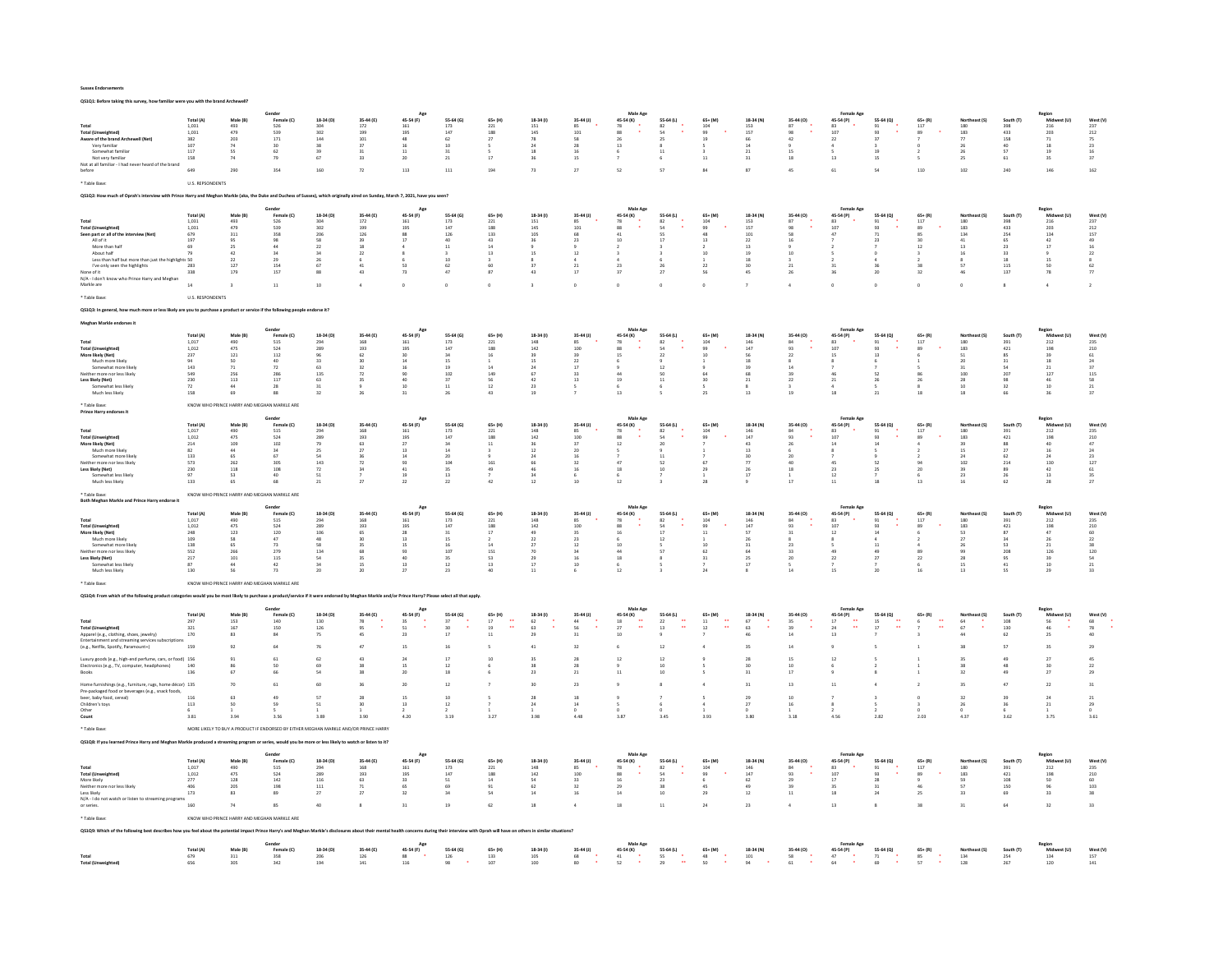| It is a positive step that will help others in similar<br>situations.                                                                                                              | 377 |  | 163 204 115 66 50 73 73 59 36 18 35 21 56 30 32 38 53 74 139 67 97                     |  |  |  |  |  |  |  |  |  |
|------------------------------------------------------------------------------------------------------------------------------------------------------------------------------------|-----|--|----------------------------------------------------------------------------------------|--|--|--|--|--|--|--|--|--|
| 1: htwill have no effect on others in similar situations. 139 62 77 45 39 16 17 23 23 19 8 5 7 22 20 8 12 16 23 51 27 39<br>It is a negative step that will hurt others in similar |     |  |                                                                                        |  |  |  |  |  |  |  |  |  |
| situations.                                                                                                                                                                        |     |  | 65 38 27 11 12 9 14 17 7 9 8 5 9 4 3 1 9 9 11 30 14 9                                  |  |  |  |  |  |  |  |  |  |
| Not at all sure                                                                                                                                                                    |     |  | -98 -48 -50 -35 -9 -13 -22 -20 -15 -4 -8 -9 -9 -12 -19 -5 -5 -5 -13 -8 -25 -34 -26 -13 |  |  |  |  |  |  |  |  |  |

\* Table Base: WATCHED PART OF ALL OF THE OPRAH-SUSSEX INTERVIEW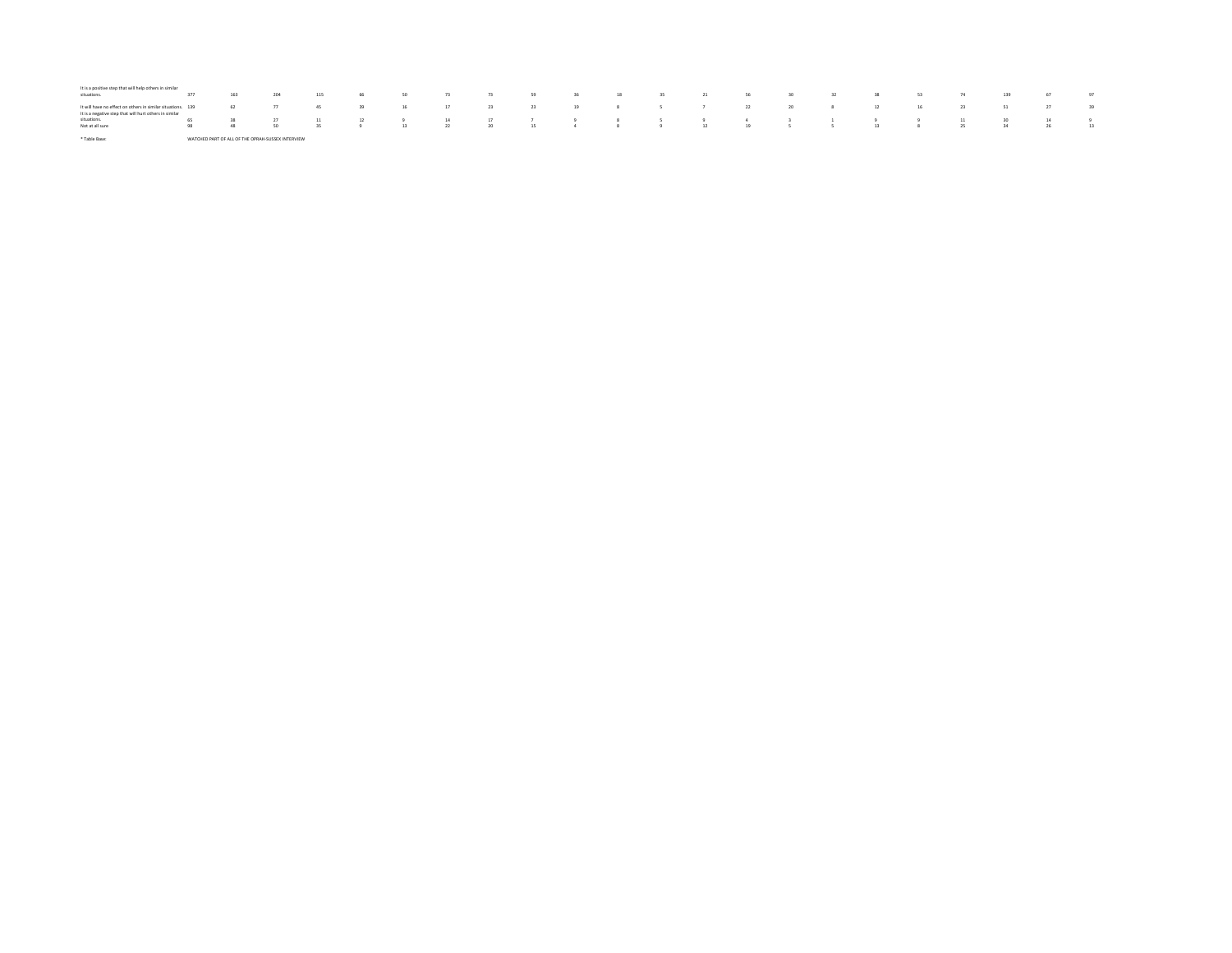#### Sussex Endorsements QS1Q1: Before taking this survey, how familiar were you with the brand Archewell?

|                                                                                                                                                                                                     |                                |                                                      |                                 |                                                                                      |                                            |                             | Educatio                      |                                |                        | Employe                      |                        | Children in HH           |                          | Parent of Child Under 18              |                               |                                    |                          | <b>Marital Statu</b>              |                           | Race/Eth                |                          |
|-----------------------------------------------------------------------------------------------------------------------------------------------------------------------------------------------------|--------------------------------|------------------------------------------------------|---------------------------------|--------------------------------------------------------------------------------------|--------------------------------------------|-----------------------------|-------------------------------|--------------------------------|------------------------|------------------------------|------------------------|--------------------------|--------------------------|---------------------------------------|-------------------------------|------------------------------------|--------------------------|-----------------------------------|---------------------------|-------------------------|--------------------------|
|                                                                                                                                                                                                     | Total (A)                      | Less than \$50K (B)                                  | \$50K - \$74.9K (C)             | \$75K - \$99.9K (D)                                                                  | $$100K + (E)$                              | HS or Less (F)              | Some College (G)              | College Grad+ (H)              | Yes(1)                 | No(1)                        | Yes (K)                | No (L)                   | Yes (M)                  | No (N)                                | r (O)                         | Renter (R                          | Married (Q)              | Not mar                           | White (S)                 | AA (T)                  |                          |
| Total<br><b>Total (Unweighted</b>                                                                                                                                                                   | $N = 1031$<br>$N = 1031$       | $N = 280$<br>$N = 346$                               | $N=157$<br>$N = 190$            | $N = 125$<br>$N = 124$                                                               | $N = 380$<br>$N = 283$                     | $N = 321$<br>$N = 299$      | $N = 345$<br>$N = 289$        | $N = 217$<br>$N = 262$         | $N = 575$<br>$N = 583$ | $N = 456$<br>$N = 448$       | $N = 384$<br>$N = 385$ | $N = 647$<br>N=646       | $N = 315$<br>$N = 341$   | $N = 716$<br>$N = 690$                | $N = 738$<br>$N = 713$        | $N = 245$<br>$N = 270$             | $N = 490$<br>$N = 522$   | $N = 541$<br>N=509                | $N = 623$<br>$N = 762$    | $N = 125$<br>$N = 102$  | $N = 165$<br>$N = 79$    |
| Aware of the brand Archewell (Net                                                                                                                                                                   | $37\%$                         | 29%                                                  | $35\%$                          | 38%                                                                                  | $47\%$<br>BC                               | 34%                         | 29%                           | $46\%$<br>$_{\rm FG}$          | $45\%$                 | 27%                          | 55%                    | 26%                      | $59\%$                   | 27%                                   | $41\%$                        | 29%                                | $42\%$                   | $33\%$                            | $32\%$                    | $51\%$                  | $48\%$                   |
| Very familiar                                                                                                                                                                                       | 10%<br>11%                     | 4%                                                   | 10%<br>11%                      | 8%                                                                                   | BCD<br>18%                                 | 5%                          | 6%                            | <b>FG</b><br>17%<br>15%        | 17%                    | 2%                           | 21%                    | 4%                       | 28%<br>N<br>$\mathbf{M}$ | 3%                                    | 13%                           | 3%                                 | 16%                      | 5%                                | 9%                        | 11%                     | 19%<br>10%               |
| Somewhat familiar<br>Not very familia                                                                                                                                                               | 15%                            | 11%<br>15%                                           | 15%                             | 10%<br>20%                                                                           | 15%<br>15%                                 | 10%<br>$19\%$               | 11%<br>$12\%$                 | 14%                            | 13%<br>15%             | 10%<br>15%                   | 16%<br>18%             | 9%<br>14%                | 17%<br>15%               | 9%<br>15%                             | 12%<br>$15\%$                 | 10%<br>16%                         | 12%<br>$14\%$            | 11%<br>$17\%$                     | 11%<br>$13\%$             | 16%<br>$24\%$           | 19%                      |
| Not at all familiar - I had never heard of the brand                                                                                                                                                |                                |                                                      |                                 |                                                                                      |                                            |                             |                               |                                |                        |                              |                        |                          |                          |                                       |                               |                                    |                          |                                   |                           |                         |                          |
| hefore                                                                                                                                                                                              | 63%                            | 71%                                                  | 65%                             | 62%                                                                                  | 53%                                        | 66%                         | 71%                           | 54%                            | 55%                    | 73%                          | 45%                    | 74%                      | 41%                      | 73%                                   | 59%                           | 71%                                | 58%                      | 67%                               | 68%                       | 49%                     | 52%                      |
|                                                                                                                                                                                                     | <b>U.S. REPSONDENTS</b>        |                                                      |                                 |                                                                                      |                                            |                             |                               |                                |                        |                              |                        |                          |                          |                                       |                               |                                    |                          |                                   |                           |                         |                          |
|                                                                                                                                                                                                     |                                |                                                      |                                 |                                                                                      |                                            |                             |                               |                                |                        |                              |                        |                          |                          |                                       |                               |                                    |                          |                                   |                           |                         |                          |
| Q\$1Q2: How much of Oprah's interview with Prince Harry and Meghan Markle (aka, the Duke and Duchess of Sussex), which originally aired on Sunday, March 7, 2021, have you seen?                    |                                |                                                      |                                 |                                                                                      |                                            |                             |                               |                                |                        |                              |                        |                          |                          |                                       |                               |                                    |                          |                                   |                           |                         |                          |
|                                                                                                                                                                                                     |                                |                                                      |                                 | lousehold Income                                                                     |                                            |                             | Education                     |                                |                        | Employed                     |                        | Children in HH           |                          | Parent of Child Under 18              |                               | <b>Home Ownership</b>              |                          | <b>Marital Status</b>             |                           | Race/Ethnicit           |                          |
|                                                                                                                                                                                                     | <b>Total (A)</b><br>$N = 1031$ | Less than \$50K (B) \$50K - \$74.9K (C)<br>$N = 280$ | $N = 157$                       | \$75K - \$99.9K (D)<br>$N = 125$                                                     | \$100K+(E)<br>$N = 380$                    | HS or Less (F)<br>$N = 321$ | Some College (G)<br>$N = 345$ | College Grad+ (H)<br>$N = 217$ | Yes (I)<br>$N = 575$   | $No$ $(l)$<br>$N = 456$      | Yes (K)<br>$N = 384$   | No (L)<br>$N = 64$       | Yes (M)<br>$N = 315$     | No (N)<br>$N = 716$                   | er (O)<br>Homeon<br>$N = 738$ | Renter (P)<br>$N = 245$            | Married (Q)<br>$N = 490$ | Not married (R)<br>$N = 541$      | White (S)<br>$N = 623$    | AA (T)<br>$N=125$       | Hispanic (I<br>$N = 165$ |
| <b>Total (Unweighted</b>                                                                                                                                                                            | $N = 1031$                     | $N = 346$                                            | $N = 190$                       | $N = 124$                                                                            | $N = 283$                                  | $N = 299$                   | $N = 289$                     | $N = 262$                      | $N = 583$              | $N = 448$                    | $N = 385$              | $N = 646$                | $N = 341$                | N=690                                 | $N = 713$                     | $N = 270$                          | $N = 522$                | $N = 509$                         | $N = 762$                 | $N = 102$               | $N = 79$                 |
| Seen part or all of the interview (Net                                                                                                                                                              | 66%                            | 56%                                                  | 67%                             | 77%                                                                                  | 71%                                        | 58%                         | 65%                           | 70%                            | 70%                    | 61%                          | 72%                    | 62%                      | 71%                      | 63%                                   | 69%                           | 59%                                | 69%                      | 63%                               | 64%                       | <b>SU</b><br>79%        | 60%                      |
| All of it<br>More than ha                                                                                                                                                                           | 19%<br>7%                      | 8%<br>4%                                             | $19\%$<br>9%                    | 15%<br>7%                                                                            | $31\%$<br>BCD<br>8%                        | $9\%$<br>7%                 | $18\%$<br>4%                  | 27%<br>FG<br>7%                | $23\%$<br>7%           | 14%<br>7%                    | 20%<br>11%             | 18%<br>4%                | $24\%$<br>10%            | $17\%$<br>5%                          | $23\%$<br>7%                  | $8\%$<br>6%                        | 23%<br>8%                | $16\%$<br>6%                      | $21\%$<br>6%              | 14%<br>12%              | 23%<br>6%                |
| About half                                                                                                                                                                                          | 8%                             | 9%                                                   | 10%                             | 8%                                                                                   | 6%                                         | 9%                          | 8%                            | 7%                             | 9%                     | 6%                           | 12%                    | 5%                       | 13%                      | 5%                                    | 8%                            | 7%                                 | $Q\%$                    | 7%                                | 6%                        | 11%                     | 8%                       |
| Less than half but more than just the highlights 5%                                                                                                                                                 |                                | 5%                                                   | 6%                              | 4%                                                                                   | 4%                                         | 7%                          | 6%                            | 3%                             | 4%                     | 6%                           | 6%                     | 4%                       | 4%                       | 5%                                    | 4%                            | 6%                                 | 3%                       | 6%<br>$\circ$                     | 5%                        | 5%                      | 4%                       |
| I've only seen the highlights<br>None of it                                                                                                                                                         | 27%<br>33%                     | 30%<br>41%<br><b>DF</b>                              | 24%<br>32%                      | 42%<br>bCE<br>23%                                                                    | 22%<br>28%                                 | 28%<br>38%                  | 29%<br>35%                    | 25%<br>30%                     | 26%<br>29%             | 29%<br>37%                   | 23%<br>26%             | 30%<br>37%               | 20%<br>26%               | 31%<br>M<br>36%<br>M                  | 27%<br>30%                    | 32%<br>40%                         | 27%<br>31%               | 28%<br>35%                        | 26%<br>35%                | 37%<br>3U<br>18%        | 20%<br>39%               |
| N/A - I don't know who Prince Harry and Meghar                                                                                                                                                      |                                |                                                      |                                 |                                                                                      |                                            |                             |                               |                                |                        |                              |                        |                          |                          |                                       |                               |                                    |                          |                                   |                           |                         |                          |
| Markle are                                                                                                                                                                                          | 1%                             | 3%                                                   | O%                              | O%                                                                                   | 1%                                         | 3%                          | 0%                            | 0%                             | 1%                     | 2%                           | 2%                     | 1%                       | 3%                       | 1%                                    | 1%                            | 2%                                 | 0%                       | 2%<br>$\circ$                     | 1%                        | 3%                      | 1%                       |
| Table Base                                                                                                                                                                                          | <b>U.S. RESPONDENTS</b>        |                                                      |                                 |                                                                                      |                                            |                             |                               |                                |                        |                              |                        |                          |                          |                                       |                               |                                    |                          |                                   |                           |                         |                          |
|                                                                                                                                                                                                     |                                |                                                      |                                 |                                                                                      |                                            |                             |                               |                                |                        |                              |                        |                          |                          |                                       |                               |                                    |                          |                                   |                           |                         |                          |
| 251Q3: In general, how much more or less likely are you to purchase a product or service if the following people endorse it?                                                                        |                                |                                                      |                                 |                                                                                      |                                            |                             |                               |                                |                        |                              |                        |                          |                          |                                       |                               |                                    |                          |                                   |                           |                         |                          |
| Meghan Markle endorses it                                                                                                                                                                           |                                |                                                      |                                 |                                                                                      |                                            |                             |                               |                                |                        |                              |                        |                          |                          |                                       |                               |                                    |                          |                                   |                           |                         |                          |
|                                                                                                                                                                                                     | Total (A)                      | Less than \$50K (B) \$50K - \$74.9K (C)              |                                 | \$75K - \$99.9K (D)                                                                  | \$100K+(E)                                 | <b>HS or Less (F)</b>       | Some College (G)              | College Grad+ (H)              | Yes (I)                | <i>mployer</i><br>$No$ $(1)$ | Yes (K)                | Children in HH<br>No (L) | Yes (M)                  | Parent of Child Under 18<br>No (N)    | r (O)                         | <b>Renter (F</b>                   | Married (O)              | Not married (R                    | White (S)                 | Race/E<br><b>44 (T)</b> | <b>Hispanic (L</b>       |
| Total                                                                                                                                                                                               | $N = 1017$                     | $N = 272$                                            | $N = 156$                       | $N = 125$                                                                            | $N = 377$                                  | $N = 311$                   | $N = 344$                     | $N = 216$                      | N=569                  | $N = 448$                    | $N = 377$              | $N = 640$                | $N = 307$                | $N = 710$                             | $N = 733$                     | $N = 241$                          | $N = 489$                | $N = 528$                         | $N = 616$                 | $N = 121$               | $N = 162$                |
| <b>Total (Unweighted)</b>                                                                                                                                                                           | $N = 1012$                     | $N = 335$                                            | $N = 188$                       | $N = 124$                                                                            | $N = 280$                                  | $N = 286$                   | $N = 287$                     | $N = 260$                      | $N = 576$              | $N = 436$                    | $N = 377$              | $N = 635$                | $N = 333$                | $N = 679$                             | $N = 706$                     | $N = 263$                          | $N = 518$                | $N = 494$                         | $N = 750$                 | $N = 97$                | $N=78$                   |
| More likely (Net)<br>Much more likely                                                                                                                                                               | 23%<br>9%                      | 21%<br>6%                                            | $24\%$<br>12%                   | $15\%$<br>7%                                                                         | $27\%$<br>13%                              | $20\%$<br>6%                | 18%<br>5%                     | 29%<br>FG<br>14%<br><b>FG</b>  | $29\%$<br>13%          | $16\%$<br>4%                 | 33%<br>17%             | $17\%$<br>4%             | $37\%$<br>21%            | $17\%$<br>4%                          | 22%<br>10%                    | 25%<br>7%                          | 24%<br>11%               | 22%<br>7%                         | 21%<br>8%                 | 30%<br>9%               | $32\%$<br>14%            |
| Somewhat more likely                                                                                                                                                                                | 14%                            | 15%                                                  | 13%                             | 8%                                                                                   | 14%                                        | $14\%$                      | 13%                           | 15%                            | 15%                    | 12%                          | 16%                    | 13%                      | 16%                      | 13%                                   | 12%                           | 18%                                | 13%                      | 15%                               | 12%                       | 21%                     | $17\%$                   |
| either more nor less likely                                                                                                                                                                         | 54%                            | 55%                                                  | 53%                             | 67%<br>bcE                                                                           | 49%                                        | 54%                         | $61\%$                        | 49%                            | 48%                    | 62%                          | 44%                    | 60%                      | 40%                      | 60%                                   | 54%                           | 55%                                | 54%                      | 54%                               | 59%<br>$\mathbf{u}$       | $43\%$                  | 35%                      |
| Less likely (Net)<br>Somewhat less likely                                                                                                                                                           | 23%<br>7%                      | 24%<br>7%                                            | 23%<br>5%                       | 18%<br>5%                                                                            | 24%<br>9%                                  | 26%<br>8%                   | 21%<br>6%                     | 22%<br>7%                      | 23%<br>9%              | 22%<br>5%                    | 23%<br>7%              | 23%<br>7%                | 23%<br>8%                | 23%<br>7%                             | 24%<br>8%                     | 20%<br>6%                          | 22%<br>6%                | 23%<br>9%                         | 20%<br>6%                 | 27%<br>11%              | $33\%$<br>10%            |
| Much less likely                                                                                                                                                                                    | 16%                            | 16%                                                  | 18%                             | 13%                                                                                  | 16%                                        | 18%                         | 15%                           | 15%                            | $14\%$                 | 17%                          | 16%                    | 16%                      | 14%                      | 16%                                   | 16%                           | 14%                                | 16%                      | 15%                               | 14%                       | $15\%$                  | 23%                      |
|                                                                                                                                                                                                     |                                |                                                      |                                 |                                                                                      |                                            |                             |                               |                                |                        |                              |                        |                          |                          |                                       |                               |                                    |                          |                                   |                           |                         |                          |
| * Table Base:<br>Prince Harry endorses it                                                                                                                                                           |                                | KNOW WHO PRINCE HARRY AND MEGHAN MARKLE ARE          |                                 |                                                                                      |                                            |                             |                               |                                |                        |                              |                        |                          |                          |                                       |                               |                                    |                          |                                   |                           |                         |                          |
|                                                                                                                                                                                                     |                                |                                                      |                                 |                                                                                      |                                            |                             | Educatio                      |                                |                        | <i>Employer</i>              |                        | Children in HI           |                          | Parent of Child Under 18              |                               |                                    |                          | Marital Status                    |                           | Race/Eth                |                          |
| Total                                                                                                                                                                                               | <b>Total (A)</b><br>$N = 1017$ | Less than \$50K (B) \$50K - \$74.9K (C)<br>$N = 272$ | $N=156$                         | \$75K - \$99.9K (D)                                                                  | $$100K + (E)$<br>$N = 377$                 | HS or Less (F)              | Some College (G)<br>$N = 344$ | College Grad+ (H)<br>$N = 216$ | Yes (I)                | No(1)<br>$N = 448$           | Yes (K)<br>$N = 377$   | No (L)<br>N=640          | Yes (M)<br>$N = 307$     | No (N)<br>$N = 710$                   | r (O)<br>$N = 733$            | Renter (P)<br>$N = 241$            | Married (Q)<br>$N = 489$ | Not married (R)<br>$N = 528$      | White (S)<br>$N = 616$    | AA (T)<br>$N = 121$     | Hispanic (U<br>$N = 162$ |
| <b>Total (Unweighted)</b>                                                                                                                                                                           | $N = 1012$                     | $N = 335$                                            | $N = 188$                       | $N = 125$<br>$N = 124$                                                               | $N = 280$                                  | $N = 311$<br>$N = 286$      | $N = 287$                     | $N = 260$                      | $N = 569$<br>$N = 576$ | $N = 436$                    | $N = 377$              | $N = 635$                | $N = 333$                | $N = 679$                             | $N = 706$                     | $N = 263$                          | $N = 518$                | N=494                             | $N = 750$                 | $N = 97$                | $N = 78$                 |
| More likely (Net)                                                                                                                                                                                   | 21%                            | 21%<br>$\mathbf{D}$                                  | $22\%$                          | $7\%$                                                                                | 25%<br>$\sqrt{2}$                          | 18%                         | 15%                           | 28%<br>$_{\rm FG}$             | 27%                    | 14%                          | 33%                    | 14%                      | 41%                      | 13%                                   | 21%                           | 22%                                | 24%                      | 18%                               | 19%                       | 26%                     | 26%                      |
| Much more likely<br>Somewhat more likely                                                                                                                                                            | 8%<br>13%                      | 5%<br>$16\%$<br>þ                                    | 11%<br>$12\%$<br>$\mathbf{D}$   | 4%<br>$3\%$                                                                          | 12%<br><b>Bd</b><br>$14\%$<br>$\mathbf{D}$ | 4%<br>$14\%$                | 5%<br>10%                     | <b>FG</b><br>13%<br>15%        | 11%<br>15%             | 4%<br>10%                    | 15%<br>18%             | 4%<br>10%                | 19%<br>N<br>$22\%$       | 3%<br>9%                              | 9%<br>$12\%$                  | 5%<br>$17\%$                       | 11%<br>$14\%$            | 5%<br>$13\%$                      | 8%<br>11%                 | 9%<br>$17\%$            | 11%<br>16%               |
| Veither more nor less likely                                                                                                                                                                        | 56%                            | 59%                                                  | 54%                             | 68%<br>cE                                                                            | 50%                                        | 60%                         | 59%                           | 50%                            | 49%                    | 65%                          | 45%                    | 63%                      | 38%                      | 64%<br>M                              | 56%                           | 55%                                | 55%                      | 57%                               | 62%                       | 55%<br>$\mathbf{I}$     | $35\%$                   |
| Less likely (Net)                                                                                                                                                                                   | 23%                            | 20%                                                  | 23%                             | 25%                                                                                  | 25%                                        | 22%                         | 26%                           | 22%                            | 24%                    | 21%                          | 22%                    | 23%                      | 21%                      | 23%                                   | 23%                           | 23%                                | 20%                      | 25%                               | 19%                       | 19%                     | 39%                      |
| Somewhat less likely<br>Much less likely                                                                                                                                                            | 10%<br>13%                     | 7%<br>13%                                            | 4%<br>19%                       | 17%<br><b>BC</b><br>7%                                                               | 11%<br>14%                                 | 10%<br>13%                  | 12%<br>14%                    | 10%<br>12%                     | 11%<br>13%             | 7%<br>13%                    | 11%<br>10%             | 9%<br>15%                | 11%<br>11%               | 9%<br>14%                             | 9%<br>14%                     | 12%<br>11%                         | 6%<br>14%                | 13%<br>$\circ$<br>$12\%$          | 7%<br>12%                 | 8%<br>$11\%$            | 20%<br><b>ST</b><br>18%  |
|                                                                                                                                                                                                     |                                |                                                      |                                 |                                                                                      |                                            |                             |                               |                                |                        |                              |                        |                          |                          |                                       |                               |                                    |                          |                                   |                           |                         |                          |
| Table Base:                                                                                                                                                                                         |                                | KNOW WHO PRINCE HARRY AND MEGHAN MARKLE ARE          |                                 |                                                                                      |                                            |                             |                               |                                |                        |                              |                        |                          |                          |                                       |                               |                                    |                          |                                   |                           |                         |                          |
| Both Meghan Markle and Prince Harry endorse i                                                                                                                                                       |                                |                                                      |                                 |                                                                                      |                                            |                             | Education                     |                                |                        | Employed                     |                        | Children in HH           |                          | of Child Under 18                     | 112222                        | Ownershir                          |                          | <b>Marital Status</b>             |                           | Race/Ethnici            |                          |
|                                                                                                                                                                                                     | <b>Total (A)</b>               |                                                      |                                 | Less than \$50K (B) \$50K - \$74.9K (C) \$75K - \$99.9K (D)                          | \$100K+(E)                                 | HS or Less (F)              | Some College (G)              | College Grad+ (H)              | Yes (I)                | No(1)                        | Yes (K)                | No (L)                   | Yes (M)                  | No (N)                                | er (O)<br>Homec               | Renter (P)                         |                          |                                   | White (S)                 | AA (T)                  | Hispanic (U              |
| Total<br><b>Total (Unweighted)</b>                                                                                                                                                                  | $N = 1017$                     |                                                      |                                 |                                                                                      |                                            |                             | $N = 344$                     |                                | N=569                  |                              |                        |                          | $N = 307$                | $N = 710$                             |                               |                                    | Married (Q)              | Not married (R)                   | $N = 616$                 | $N = 121$               | $N = 162$<br>$N=78$      |
|                                                                                                                                                                                                     |                                | $N = 272$                                            | $N=156$                         | $N=125$                                                                              | $N = 377$                                  | $N = 311$                   |                               | $N = 216$                      |                        | $N = 448$                    | $N = 377$              | N=640                    |                          |                                       | $N = 733$                     | $N = 241$                          | $N = 489$                | $N = 528$                         |                           |                         |                          |
| More likely (Net)                                                                                                                                                                                   | $N = 1012$<br>24%              | $N = 335$<br>22%                                     | $N = 188$<br>$\mathbf{D}$       | $N = 124$<br>12%                                                                     | $N = 280$                                  | $N = 286$<br>20%            | $N = 287$<br>17%              | $N = 260$<br>34%<br>EG         | $N = 576$<br>29%       | $N = 436$<br>18%             | $N = 377$<br>3.8%      | $N = 635$<br>16%         | $N = 333$<br>42%         | $N = 679$<br>17%                      | $N = 706$<br>24%              | $N = 263$                          | $N = 518$<br>25%         | $N = 494$<br>23%                  | $N = 750$<br>21%          | $N = 97$<br>29%         | 29%                      |
| Much more likely                                                                                                                                                                                    | 11%                            | 8%                                                   | 25%<br>12%                      | 8%                                                                                   | 29%<br>14%                                 | 8%                          | 6%                            | 15%<br>fG                      | 15%                    | 6%                           | 19%                    | 6%                       | 22%<br>N                 | 6%                                    | 12%                           | 25%<br>8%                          | 12%                      | 10%                               | 9%                        | 11%                     | 14%                      |
| Somewhat more likely                                                                                                                                                                                | 14%                            | 14%<br>D                                             | 13%                             | 5%                                                                                   | 15%                                        | $12\%$                      | $11\%$                        | 19%<br>fG                      | $15\%$                 | 12%                          | 18%                    | $11\%$                   | $20\%$                   | 11%                                   | $12\%$                        | 18%                                | $14\%$                   | 14%                               | $12\%$                    | 19%                     | 15%                      |
| Neither more nor less likely<br>Less likely (Net)                                                                                                                                                   | 54%<br>21%                     | 58%<br>20%                                           | 51%<br>23%                      | 70%<br><b>BCE</b><br>18%                                                             | 50%<br>22%                                 | 57%<br>23%                  | 60%<br>23%                    | 48%<br>19%                     | 50%<br>21%             | 60%<br>22%                   | 43%<br>19%             | 61%<br>22%               | 40%<br>17%               | 60%<br>$\overline{\mathbf{M}}$<br>23% | 54%<br>22%                    | 57%<br>18%                         | 55%<br>20%               | 54%<br>23%                        | $\pm 0$                   | 49%<br>$22\%$           | 37%<br>$34\%$            |
| Somewhat less likely                                                                                                                                                                                | 9%                             | 6%                                                   | 6%                              | 12%                                                                                  | 9%                                         | 10%                         | 9%                            | 7%                             | 9%                     | 8%                           | 10%                    | 8%                       | 9%                       | 8%                                    | 8%                            | 6%                                 | 7%                       | 10%                               | $\frac{60\%}{19\%}$<br>6% | 17%                     | $14\%$                   |
| Much less likely                                                                                                                                                                                    | 13%                            | 14%                                                  | 18%                             | 6%                                                                                   | 13%                                        | $14\%$                      | $14\%$                        | 12%                            | 12%                    | 14%                          | 9%                     | 15%                      | 8%                       | 15%                                   | 13%                           | 12%                                | 13%                      | 12%                               | 12%                       | 5%                      | 20%                      |
| Table Base:                                                                                                                                                                                         |                                | KNOW WHO PRINCE HARRY AND MEGHAN MARKLE ARE          |                                 |                                                                                      |                                            |                             |                               |                                |                        |                              |                        |                          |                          |                                       |                               |                                    |                          |                                   |                           |                         |                          |
|                                                                                                                                                                                                     |                                |                                                      |                                 |                                                                                      |                                            |                             |                               |                                |                        |                              |                        |                          |                          |                                       |                               |                                    |                          |                                   |                           |                         |                          |
| QS1Q4: From which of the following product categories would you be most likely to purchase a product/service if it were endorsed by Meghan Markle and/or Prince Harry? Please select all that apply |                                |                                                      |                                 |                                                                                      |                                            |                             |                               |                                |                        |                              |                        |                          |                          |                                       |                               |                                    |                          |                                   |                           |                         |                          |
|                                                                                                                                                                                                     | Total (A)                      |                                                      |                                 |                                                                                      |                                            |                             | Educatio                      |                                | Yes (I)                | Employed                     | Yes (K)                | Children in HI<br>No (I) | Yes (M)                  | Parent of Child Under 18              | (0)                           | Home Ownership                     | Married (O)              | Marital Status<br>Not married (R) | White (S)                 | Race/Ethnici            | Hispanic (I              |
| Total                                                                                                                                                                                               | $N = 297$                      | Less than \$50K (B)<br>$N = 75$                      | \$50K - \$74.9K (C)<br>$N = 45$ | \$75K - \$99,9K (D)<br>$N=20$                                                        | \$100K+(E)<br>$N=125$                      | HS or Less (F)<br>$N = 84$  | Some College (G)<br>$N = 75$  | College Grad+ (H)<br>$N = 79$  | $N = 200$              | No(1)<br>$N=97$              | $N = 164$              | $N = 133$                | $N = 149$                | No (N)<br>$N = 148$                   | $N = 201$                     | Renter (P)<br>$N=76$               | $N = 144$                | $N = 153$                         | $N=152$                   | AA (T)<br>$N = 44$      | $N = 64$                 |
| <b>Total (Unweighted)</b>                                                                                                                                                                           | $N = 321$                      | $N = 92$                                             | $N = 59$                        | ä.<br>$N=27$                                                                         | $N = 119$                                  | $N=74$                      | $N=72$                        | $N = 95$                       | $N = 218$              | $N = 103$                    | $N = 179$              | $N = 142$                | $N = 167$                | $N = 154$                             | $N = 223$                     | $N = 82$                           | $N = 172$                | $N = 149$                         | $N = 221$                 | $N = 39$                | $N = 35$                 |
| Apparel (e.g., clothing, shoes, jewelry)                                                                                                                                                            | 57%                            | 47%                                                  | 67%                             | 53%                                                                                  | 61%                                        | 49%                         | 60%                           | 53%                            | 64%                    | 45%                          | 62%                    | 52%                      | 61%                      | 54%                                   | 61%                           | 53%                                | 56%                      | 58%                               | 57%                       | 56%                     | 53%                      |
| Entertainment and streaming services subscription<br>(e.g., Netflix, Spotify, Paramount+)                                                                                                           | 54%                            | 51%                                                  | 49%                             | 62%                                                                                  | 56%                                        | 53%                         | 58%                           | 51%                            | 60%                    | 40%                          | 56%                    | 51%                      | 54%                      | 53%                                   | 56%                           | 53%                                | 54%                      | 53%                               | 47%                       | 53%                     | 67%                      |
|                                                                                                                                                                                                     |                                |                                                      |                                 |                                                                                      |                                            |                             |                               |                                |                        |                              |                        |                          |                          |                                       |                               |                                    |                          |                                   |                           |                         |                          |
| xxury goods (e.g., high-end perfume, cars, or food)                                                                                                                                                 | 53%<br>47%                     | <b>29%</b><br>44%                                    | 53%<br>46%                      | 56%<br>43%                                                                           | 60%<br>50%                                 | 45%<br>47%                  | 43%<br>53%                    | 59%<br>38%                     | 60%<br>51%             | 37%<br>38%                   | 60%<br>52%             | 43%<br>41%               | 56%<br>51%               | 49%<br>43%                            | 59%<br>52%                    | 35%<br>31%                         | 55%<br>44%               | 50%<br>50%                        | 48%<br>42%                | 43%<br>40%              | 67%<br>73%               |
| Electronics (e.g., TV, computer, headphones)<br>Books                                                                                                                                               | 46%                            | 48%                                                  | 52%                             | 29%                                                                                  | 46%                                        | 46%                         | 44%                           | 47%                            | 48%                    | 40%                          | 46%                    | 46%                      | 47%                      | 45%                                   | 45%                           | 48%                                | 45%                      | 46%                               | 42%                       | 50%                     | $44\%$                   |
|                                                                                                                                                                                                     |                                |                                                      |                                 |                                                                                      |                                            |                             |                               |                                |                        |                              |                        |                          |                          |                                       |                               |                                    |                          |                                   |                           |                         |                          |
| Home furnishings (e.g., furniture, rugs, home décor) 45%<br>Pre-packaged food or beverages (e.g., snack foods,                                                                                      |                                | 45%                                                  | 60%                             | 41%                                                                                  | 45%                                        | 40%                         | 47%                           | 47%                            | 53%                    | 30%                          | 43%                    | 49%                      | 41%                      | 50%                                   | 46%                           | 48%                                | 41%                      | 49%                               | 45%                       | 46%                     | 47%                      |
| beer, baby food, cereal                                                                                                                                                                             | 39%                            | 26%                                                  | 42%                             | 38%                                                                                  | 45%                                        | 35%                         | 44%                           | 319                            | 43%                    | 31%                          | 43%                    | 33%                      | 45%                      | 33%                                   | 44%                           | 25%                                | 38%                      | 40%                               | 35%                       | 26%                     | 53%                      |
| Children's toys                                                                                                                                                                                     | 38%                            | 28%                                                  | 44%                             | 24%                                                                                  | 39%                                        | 38%                         | 38%                           | 46%                            | 39%                    | 35%                          | 46%                    | 27%                      | 45%                      | 30%                                   | 39%                           | 31%                                | 43%                      | 34%                               | 33%                       | 23%                     | $51\%$                   |
| Other<br>Count                                                                                                                                                                                      | 2%                             | 4%<br>3.33                                           | 0%<br>4.12                      | 0%<br>3.46                                                                           | 0%<br>4.03                                 | 6%<br>3.58                  | 1%<br>3.88                    | 1%<br>3.74                     | 2%<br>4.21             | 3%<br>2.99                   | 2%<br>4.09             | 2%<br>3.45               | 2%<br>4.01               | 2%<br>3.60                            | 1%<br>4.03                    | 4%<br>3.27                         | 2%<br>3.79               | 2%<br>3.83                        | 2%<br>3.50                | 5%<br>3.43              | $2\%$<br>4.57            |
|                                                                                                                                                                                                     | 3.81                           |                                                      |                                 |                                                                                      |                                            |                             |                               |                                |                        |                              |                        |                          |                          |                                       |                               |                                    |                          |                                   |                           |                         |                          |
| Table Base                                                                                                                                                                                          |                                |                                                      |                                 | MORE LIKELY TO BUY A PRODUCT IF ENDORSED BY EITHER MEGHAN MARKLE AND/OR PRINCE HARRY |                                            |                             |                               |                                |                        |                              |                        |                          |                          |                                       |                               |                                    |                          |                                   |                           |                         |                          |
| QS1Q8: If you learned Prince Harry and Meghan Markle produced a streaming program or series, would you be more or less likely to watch or listen to it?                                             |                                |                                                      |                                 |                                                                                      |                                            |                             |                               |                                |                        |                              |                        |                          |                          |                                       |                               |                                    |                          |                                   |                           |                         |                          |
|                                                                                                                                                                                                     |                                |                                                      |                                 |                                                                                      |                                            |                             |                               |                                |                        |                              |                        |                          |                          |                                       |                               |                                    |                          |                                   |                           |                         |                          |
|                                                                                                                                                                                                     | Total (A)                      | Less than \$50K (B)                                  | \$50K - \$74.9K (C)             | Household Income<br>\$75K - \$99.9K (D)                                              | $$100K + (E)$                              | HS or Less (F               | Education                     | College Grad+ (H)              | Yes(1)                 | Employed                     | Yes (K)                | Children in HH<br>No(1)  |                          | Parent of Child Under 18<br>No (N)    | (0)                           | <b>Home Ownership</b><br>Renter (F |                          | <b>Marital Status</b><br>Not mar  | White (S)                 | Race/Ethn               |                          |
| Total                                                                                                                                                                                               | $N = 1017$                     | $N=272$                                              | $N=156$                         | $N = 125$                                                                            | $N = 277$                                  | $N = 311$                   | Some College (G)<br>$N = 344$ | $N = 216$                      | $N = 569$              | No(1)<br>$N = 448$           | $N = 277$              | $N = 640$                | Yes (M)<br>$N = 307$     | $N = 710$                             | $N = 722$                     | $N = 241$                          | $N = 489$                | $N = 528$                         | $N = 616$                 | AA (T)<br>$N = 121$     | $N = 162$                |
| <b>Total (Unweighted</b>                                                                                                                                                                            | $N = 1012$                     | $N = 335$                                            | $N = 188$                       | $N = 124$                                                                            | $N = 280$                                  | $N = 286$                   | $N = 287$                     | $N = 260$                      | $N = 576$              | $N = 436$                    | $N = 377$              | $N = 635$                | $N = 333$                | $N = 679$                             | $N = 706$                     | $N = 263$                          | $N = 518$                | $N = 494$                         | $N = 750$                 | $N = 97$                | $N = 78$                 |
| More likely<br>Neither more nor less likely                                                                                                                                                         | 27%<br>40%                     | 25%<br>33%                                           | 30%<br>44%                      | 20%<br>52%<br>Be                                                                     | 33%<br>bd<br>39%                           | $22\%$<br>38%               | $21\%$<br>47%                 | 36%<br>FG<br>36%               | 35%<br>40%             | 18%<br>40%                   | 42%<br>35%             | 19%<br>43%               | 46%<br>32%               | 19%<br>43%<br>M                       | $28\%$<br>41%                 | 30%<br>38%                         | 30%<br>39%               | $25\%$<br>41%                     | $23\%$<br>$40\%$          | 37%<br>44%              | $31\%$<br>38%            |
| Less likely<br>N/A - I do not watch or listen to streaming program:                                                                                                                                 | 17%                            | 19%                                                  | 16%                             | 17%                                                                                  | 18%                                        | 18%                         | 19%                           | 17%                            | 16%                    | 18%                          | 12%                    | 20%                      | 12%                      | 19%<br>M                              | 17%                           | 18%                                | 18%                      | 16%                               | 19%                       | 7%                      | 17%                      |

\* Table Base: KNOW WHO PRINCE HARRY AND MEGHAN MARKLE ARE

QS1Q9: Which of the following best describes how you feel about the potential impact Prince Harry's and Meghan Markle's disclosures about their mental health concerns during their interview with Oprah will have on others i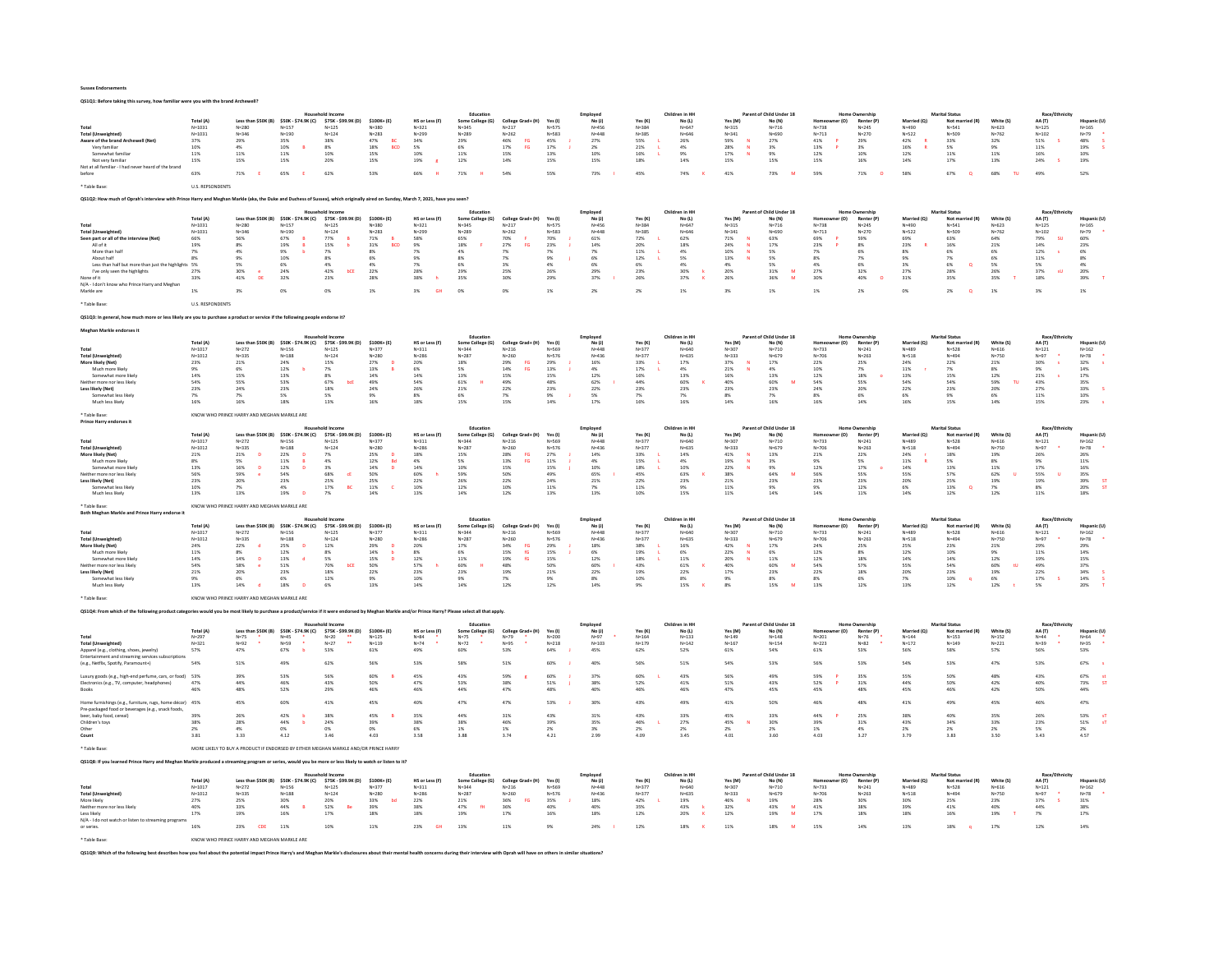|                                                             |                                                   |           |                                         | <b>Household Income</b> |            |                  | Education        |                   |           | Employed  |           | Children in HH |           | Parent of Child Under 18 |               | <b>Home Ownership</b> |             | <b>Marital Status</b> |           | Race/Ethnicity |             |
|-------------------------------------------------------------|---------------------------------------------------|-----------|-----------------------------------------|-------------------------|------------|------------------|------------------|-------------------|-----------|-----------|-----------|----------------|-----------|--------------------------|---------------|-----------------------|-------------|-----------------------|-----------|----------------|-------------|
|                                                             | Total (A)                                         |           | Less than \$50K (B) \$50K - \$74.9K (C) | \$75K - \$99.9K (D)     | \$100K+(E) | HS or Less (F)   | Some College (G) | College Grad+ (H) | Yes (I)   | No (J)    | Yes (K)   | No (L)         | Yes (M)   | No (N)                   | Homeowner (O) | Renter (P)            | Married (Q) | Not married (R)       | White (S) | AA (T)         | Hispanic (I |
| Total                                                       | $N = 679$                                         | $N = 157$ | $N = 106$                               | $N = 96$                | $N = 271$  | $N = 188$        | $N = 224$        | $N = 151$         | $N = 400$ | $N = 278$ | $N = 277$ | $N = 402$      | $N=225$   | $N = 454$                | $N = 510$     | $N = 144$             | $N = 339$   | $N = 340$             | $N = 398$ | $N = 99$       | $N = 99$    |
| <b>Total (Unweighted)</b>                                   | N=656                                             | $N = 194$ | $N = 125$                               | $N = 91$                | $N = 204$  | $N = 164$        | $N = 176$        | $N = 177$         | $N = 406$ | $N = 250$ | $N = 281$ | $N = 375$      | $N = 254$ | $N = 402$                | $N = 481$     | $N=154$               | $N = 355$   | $N = 301$             | $N = 468$ | $N = 76$       | $N = 54$    |
| It is a positive step that will help others in similar      |                                                   |           |                                         |                         |            |                  |                  |                   |           |           |           |                |           |                          |               |                       |             |                       |           |                |             |
| situations.                                                 | 55%                                               | 49%       | 59%                                     | 67%                     | <b>S6%</b> | 40%              | 54%              | 66%               | 59%       | 51%       | 59%       | 53%            | 59%       | 54%                      | 57%           | 56%                   | 59%         | 52%                   | 56%       | 50%            | 60%         |
|                                                             |                                                   |           |                                         |                         |            |                  |                  |                   |           |           |           |                |           |                          |               |                       |             |                       |           |                |             |
| It will have no effect on others in similar situations. 20% |                                                   | 25%       |                                         | 14%                     | 22%        | 22%              | 24%              | 19%               | 21%       | 19%       | 23%       | 19%            | 23%       | 19%                      | 22%           | 15%                   | 19%         | 22%                   | 21%       | 28%            |             |
| It is a negative step that will hurt others in similar      |                                                   |           |                                         |                         |            |                  |                  |                   |           |           |           |                |           |                          |               |                       |             |                       |           |                |             |
| situations.                                                 | 10%                                               | 8%        |                                         | 10%                     | 12%        | 8%               | 11%              | 9%                | 9%        | 10%       | 7%        |                | 9%        | 10%                      | 10%           | 9%                    | 12%         | 7%                    | 109       | 6%             |             |
| Not at all sure                                             | 14%                                               | 19%       | 12%                                     | 9%                      | 10%        | 29%<br><b>GH</b> | 11%              | 5%                | 11%       | 20%       | 12%       | 16%            | 9%        | 17%                      | 11%           | 20%                   | 11%         | 18%                   | 14%       | 16%            | 13%         |
|                                                             |                                                   |           |                                         |                         |            |                  |                  |                   |           |           |           |                |           |                          |               |                       |             |                       |           |                |             |
| * Table Base:                                               | WATCHED PART OF ALL OF THE OPRAH-SUSSEX INTERVIEW |           |                                         |                         |            |                  |                  |                   |           |           |           |                |           |                          |               |                       |             |                       |           |                |             |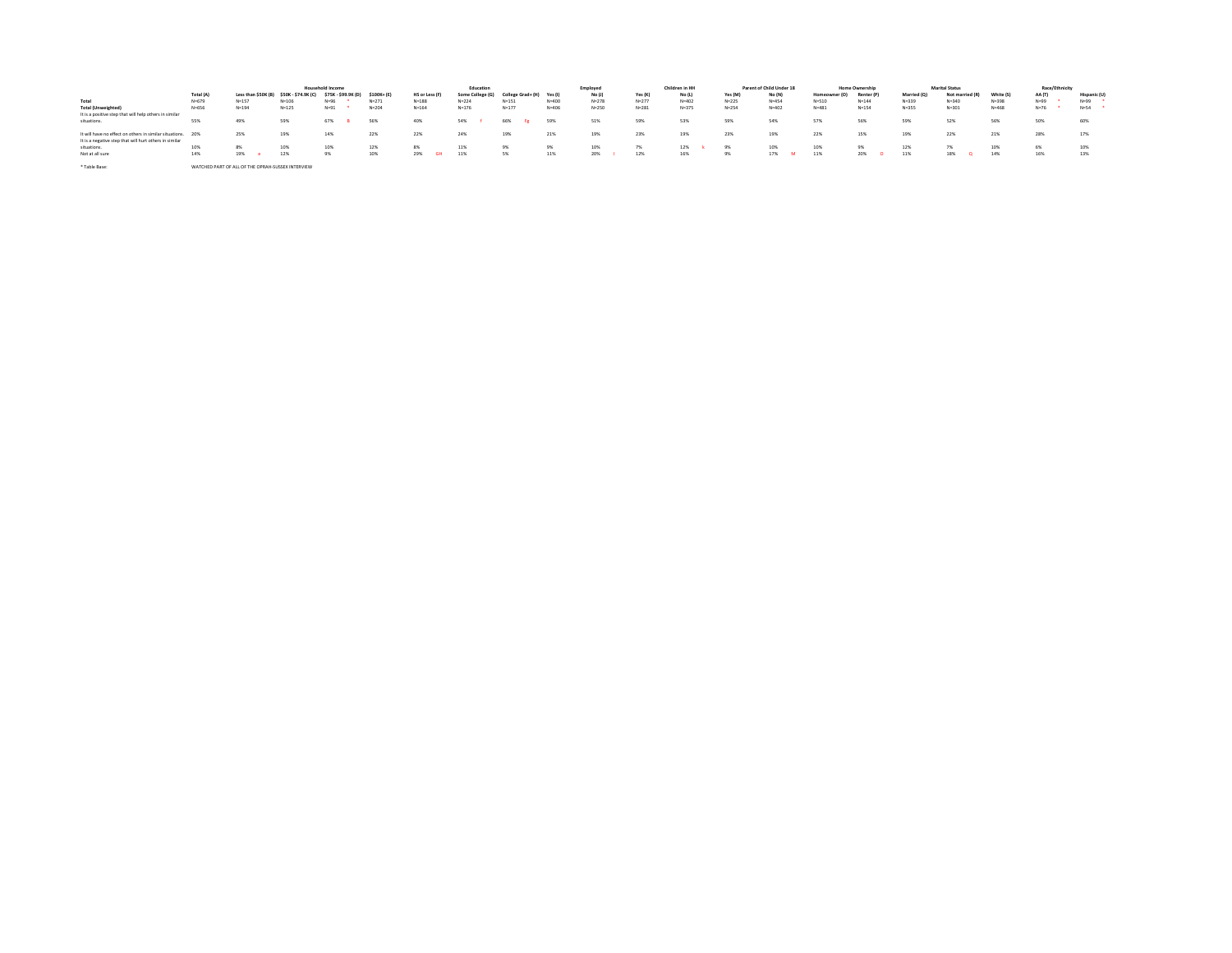QS1Q1: Before taking this survey, how familiar were you with the brand Archewell?

|                                                                                                                                                                                 |                         |                                                                                      |                                                |                                         |                      |                       | Education                                                                                   |                          |                | Employee             |                | Children in HI                              |                | f Child Under 18                   |                       | <b>Home Ownership</b>                      |                    |                                          |                  | Race/I             |                   |
|---------------------------------------------------------------------------------------------------------------------------------------------------------------------------------|-------------------------|--------------------------------------------------------------------------------------|------------------------------------------------|-----------------------------------------|----------------------|-----------------------|---------------------------------------------------------------------------------------------|--------------------------|----------------|----------------------|----------------|---------------------------------------------|----------------|------------------------------------|-----------------------|--------------------------------------------|--------------------|------------------------------------------|------------------|--------------------|-------------------|
| Total                                                                                                                                                                           | Total (A)<br>1.031      | 280                                                                                  | \$50K (B) \$50K - \$74.9K (C)<br>157           | \$75K - \$99.9K (D)<br>125              | \$100K+(E)<br>380    | HS or Less (F)<br>321 | Some College (G)<br>345                                                                     | College Grad+ (H)<br>217 | Yes (I)<br>575 | No $(i)$<br>456      | Yes (K)<br>384 | $\mathsf{No}\left(\mathsf{L}\right)$<br>647 | Yes (M)<br>315 | No (N)<br>716                      | r (O)<br>738          | Renter (P<br>245                           | Married (Q)<br>490 | Not r<br>d (R)<br>541                    | White (S)<br>623 | AA (T)<br>125      | 165               |
| <b>Total (Unweighted)</b>                                                                                                                                                       | 1,031                   | 346                                                                                  | 190                                            | 124                                     | 283                  | 299                   | 289                                                                                         | 262                      | 583            | 448                  | $385\,$        | 646                                         | 341            | 690                                | 713                   | 270                                        | 522                | 509                                      | 762              | 102                |                   |
| Aware of the brand Archewell (Net)                                                                                                                                              | 382                     | 82                                                                                   | 54                                             | 48                                      | 179                  | 108                   | 99                                                                                          | 99                       | 257            | 124                  | 210            | 171                                         | 187            | 194                                | 301                   | 72                                         | 205                | 177                                      | 201              | 64                 | 78                |
| Very familiar                                                                                                                                                                   | 107                     | 12                                                                                   | 15                                             | 10                                      | 67                   | 15                    | 19                                                                                          | 37                       | 96             | 11                   | 81             | 25                                          | 87             | 20                                 | 99                    |                                            | 79<br>60           | 28                                       | 54               | 14                 | 31                |
| Somewhat familiar<br>Not yery familiar                                                                                                                                          | 117<br>158              | 29<br>$41\,$                                                                         | 16<br>23                                       | 13<br>25                                | SS<br>56             | 31<br>62              | 37<br>43                                                                                    | 32<br>31                 | 73<br>89       | 44<br>69             | 61<br>68       | 56<br>90                                    | 54<br>47       | 64<br>$\bf 111$                    | 89<br>113             | 24<br>40                                   | 67                 | 58<br>91                                 | 69<br>78         | 20<br>30           | 16<br>$_{\rm 31}$ |
| Not at all familiar - I had never heard of the brand                                                                                                                            |                         |                                                                                      |                                                |                                         |                      |                       |                                                                                             |                          |                |                      |                |                                             |                |                                    |                       |                                            |                    |                                          |                  |                    |                   |
| before                                                                                                                                                                          | 649                     | 198                                                                                  | 103                                            |                                         | 202                  | 213                   | 246                                                                                         | 118                      | 317            | 332                  | 174            | 476                                         | 127            | 522                                | 437                   | 173                                        | <b>285</b>         | 364                                      | 421              | 61                 | 86                |
| Table Base:                                                                                                                                                                     | <b>U.S. REPSONDENTS</b> |                                                                                      |                                                |                                         |                      |                       |                                                                                             |                          |                |                      |                |                                             |                |                                    |                       |                                            |                    |                                          |                  |                    |                   |
|                                                                                                                                                                                 |                         |                                                                                      |                                                |                                         |                      |                       |                                                                                             |                          |                |                      |                |                                             |                |                                    |                       |                                            |                    |                                          |                  |                    |                   |
| QS1Q2: How much of Oprah's interview with Prince Harry and Meghan Markle (aka, the Duke and Duchess of Sussex), which originally aired on Sunday, March 7, 2021, have you seen? |                         |                                                                                      |                                                |                                         |                      |                       |                                                                                             |                          |                |                      |                |                                             |                |                                    |                       |                                            |                    |                                          |                  |                    |                   |
|                                                                                                                                                                                 |                         |                                                                                      |                                                |                                         |                      |                       | Education                                                                                   |                          |                | Employed             |                | Children in HI                              |                | Parent of Child Under 18           |                       | <b>Home Ownership</b>                      |                    | <b>Marital Status</b>                    |                  | Race/Et            |                   |
|                                                                                                                                                                                 | Total (A)               |                                                                                      | \$50K (B) \$50K - \$74.9K (C)                  | \$75K - \$99.9K (D)                     | \$100K+(E)           | HS or Less (F)        | Some College (G)                                                                            | College Grad+ (H)        | Yes (I)        | No $(i)$             | Yes (K)        | No (L)                                      | Yes (M)        | No (N)                             | r (O)                 | <b>Renter (P</b>                           | Marr<br>i (O)      | Not:                                     | White (S         | AA (T)             |                   |
| Total<br><b>Total (Unweighted)</b>                                                                                                                                              | 1.031<br>1,031          | 280<br>346                                                                           | 157<br>190                                     | 125<br>124                              | 380<br>283           | 321<br>299            | 345<br>289                                                                                  | 217<br>262               | 575<br>583     | 456<br>448           | 384<br>$385\,$ | 647<br>646                                  | 315<br>341     | 716<br>690                         | 738<br>713            | 245<br>270                                 | 490<br>522         | 541<br>509                               | 623<br>762       | 125<br>102         | 165               |
| Seen part or all of the interview (Net)                                                                                                                                         | 679                     | 157                                                                                  | 106                                            | $Q_0$                                   | 271                  | 188                   | 224                                                                                         | 151                      | 400            | 278                  | 277            | 402                                         | 225            | 454                                | 510                   | 144                                        | 339                | 340                                      | 398              | 99                 |                   |
| All of it                                                                                                                                                                       | 197                     | 23                                                                                   | 29                                             | 19                                      | 117                  | 28                    | 62                                                                                          | 60                       | 134            | 63                   | 79             | 119                                         | 76             | 121                                | 170                   | 20                                         | 111                | 86                                       | 129              | 18                 | 37                |
| More than half<br>About half                                                                                                                                                    | 69<br>79                | 11                                                                                   | 14<br>16                                       | $10^{-1}$                               | 30<br>23             | $\bf{22}$<br>28       | 14<br>28                                                                                    | 15                       | 38<br>54       | 32                   | 40<br>47       | 29<br>32                                    | 31<br>41       | 38<br>38                           | 52<br>59              | 14<br>18                                   | 38<br>42           | 37                                       | 36<br>38         | 15                 | 13                |
| Less than half but more than just the highlights 50                                                                                                                             |                         | 25<br>13                                                                             | 10                                             |                                         | 16                   | 21                    | 20                                                                                          | 15                       | 24             | 25<br>26             | 23             | 28                                          | 14             | 37                                 | 31                    | 14                                         | 15                 | 35                                       | 32               | 13                 |                   |
| I've only seen the highlights                                                                                                                                                   | 283                     |                                                                                      |                                                | 53                                      | 85                   |                       | 100                                                                                         | <sub>55</sub>            | 151            | 132                  | 88             | 195                                         |                | 221                                | 198                   | 78                                         | 132                | 151                                      | 162              | 47                 | 33                |
| None of it                                                                                                                                                                      | 338                     | 114                                                                                  | 50                                             | $\overline{2}$                          | 106                  | 123                   | 120                                                                                         | 65                       | 168            | 170                  | 100            | 237                                         | 82             | 256                                | 223                   | QR                                         | 150                | 188                                      | 219              | 22                 | 64                |
| N/A - I don't know who Prince Harry and Meghar                                                                                                                                  | 14                      |                                                                                      |                                                |                                         |                      | 10                    |                                                                                             |                          |                |                      |                |                                             |                | 6                                  |                       |                                            |                    | 13                                       |                  |                    |                   |
| Markle are                                                                                                                                                                      |                         |                                                                                      |                                                |                                         |                      |                       |                                                                                             |                          |                |                      |                |                                             |                |                                    |                       |                                            |                    |                                          |                  |                    |                   |
| <b>Table Base</b>                                                                                                                                                               | <b>U.S. RESPONDENTS</b> |                                                                                      |                                                |                                         |                      |                       |                                                                                             |                          |                |                      |                |                                             |                |                                    |                       |                                            |                    |                                          |                  |                    |                   |
| QS1Q3: In general, how much more or less likely are you to purchase a product or service if the following people endorse it?                                                    |                         |                                                                                      |                                                |                                         |                      |                       |                                                                                             |                          |                |                      |                |                                             |                |                                    |                       |                                            |                    |                                          |                  |                    |                   |
|                                                                                                                                                                                 |                         |                                                                                      |                                                |                                         |                      |                       |                                                                                             |                          |                |                      |                |                                             |                |                                    |                       |                                            |                    |                                          |                  |                    |                   |
| Meghan Markle endorses it                                                                                                                                                       |                         |                                                                                      |                                                |                                         |                      |                       |                                                                                             |                          |                |                      |                |                                             |                |                                    |                       |                                            |                    |                                          |                  |                    |                   |
|                                                                                                                                                                                 | Total (A)               | Less than \$50K (B) \$50K - \$74.9K (C)                                              |                                                | Household Incom<br>\$75K - \$99.9K (D)  | \$100K+(E)           | <b>HS or Less (F</b>  | Education<br>Some College (G)                                                               | College Grad+ (H)        | Yes (I)        | Employee<br>No(1)    | Yes (K)        | Children in HH<br>No (L)                    | Yes (M)        | Parent of Child Under 18<br>No (N) | r (O)                 | Home Ownership<br>Renter (P)               | Married (O)        | <b>Marital Status</b><br>Not ma          | White (S         | Race/Fth<br>AA (T) |                   |
| Total                                                                                                                                                                           | 1,017                   | 272                                                                                  | 156                                            | 125                                     | 377                  | 311                   | 344                                                                                         | 216                      | 569            | 448                  | 377            | 640                                         | 307            | 710                                | 733                   | 241                                        | 489                | 528                                      | 616              | $121\,$            | 162               |
| <b>Total (Unweighted)</b>                                                                                                                                                       | 1,012                   | 335                                                                                  | 188                                            | 124                                     | 280                  | 286                   | 287                                                                                         | 260                      | 576            | 436                  | 377            | 635                                         | 333            | 679                                | 706                   | 263                                        | 518                | 494                                      | 750              | 97                 | ${\bf 78}$        |
| More likely (Net)<br>Much more likely                                                                                                                                           | 237                     | 57                                                                                   | 38<br>18                                       | 19                                      | 102<br>48            | 61                    | 63<br>18                                                                                    | 62                       | 164            | 73                   | 126            | 111                                         | 114            | 123                                | 165                   | 60<br>17                                   | 119<br><b>SS</b>   | 118                                      | 127<br>52        | 37                 | 52<br>23          |
| Somewhat more likely                                                                                                                                                            | 143                     | 41                                                                                   | 20                                             | 10                                      | 54                   | 42                    | 45                                                                                          | 22                       | 88             | 56                   | 60             | 83                                          | 50             | 94                                 | Q <sub>1</sub>        | 43                                         | 64                 | 79                                       | 75               | 25                 | 28                |
| Neither more nor less likely                                                                                                                                                    | 549                     | 149                                                                                  | 82                                             | 84                                      | 183                  | 169                   | 209                                                                                         | 107                      | 271            | 278                  | 165            | 385                                         | 123            | 426                                | 394                   | 132                                        | 263                | 286                                      | 365              | 52                 | 57                |
| Less likely (Net)<br>Somewhat less likely                                                                                                                                       | 230<br>72               | 65<br>20                                                                             | 36                                             | $_{22}$                                 | 92<br>33             | 80<br>23              | 72<br>22                                                                                    | 47<br>14                 | $133\,$<br>51  | 97<br>21             | 86<br>28       | 144<br>45                                   | 70<br>26       | 161<br>47                          | 174<br>56             | 49<br>15                                   | 106<br>27          | 124<br>45                                | 125<br>39        | 32<br>14           | 54<br>17          |
| Much less likely                                                                                                                                                                | 158                     | 45                                                                                   | 29                                             | 16                                      | 59                   | 57                    | 50                                                                                          | 33                       | 82             | 76                   | 58             | 99                                          | 44             | 114                                | 118                   | 34                                         | 79                 | 79                                       | 86               | 19                 | 37                |
|                                                                                                                                                                                 |                         |                                                                                      |                                                |                                         |                      |                       |                                                                                             |                          |                |                      |                |                                             |                |                                    |                       |                                            |                    |                                          |                  |                    |                   |
| * Table Base<br>Prince Harry endorses i                                                                                                                                         |                         | KNOW WHO PRINCE HARRY AND MEGHAN MARKLE ARE                                          |                                                |                                         |                      |                       |                                                                                             |                          |                |                      |                |                                             |                |                                    |                       |                                            |                    |                                          |                  |                    |                   |
|                                                                                                                                                                                 |                         |                                                                                      |                                                |                                         |                      |                       | Education                                                                                   |                          |                | Employed             |                | Children in HH                              |                | Parent of Child Under 18           |                       | <b>Home Ownership</b>                      |                    | <b>Marital Status</b>                    |                  | Race/Et            |                   |
|                                                                                                                                                                                 | Total (A)               |                                                                                      | Less than \$50K (B) \$50K - \$74.9K (C)        | \$75K - \$99.9K (D)                     | \$100K+(E)           | <b>HS or Less (F)</b> | Some College (G)                                                                            | College Grad+ (H)        | Yes (I)        | No(1)                | Yes (K)        | No (L)                                      | Yes (M)        | No (N)                             | r(0)                  | <b>Renter (P)</b>                          | Married (O)        | Not married (R)                          | White (S)        | AA (T)             |                   |
| Total<br><b>Total (Unweighted)</b>                                                                                                                                              | 1,017<br>1,012          | 272<br>335                                                                           | 156<br>188                                     | 125<br>124                              | 377<br>280           | 311<br>286            | 344<br>287                                                                                  | 216<br>260               | 569<br>576     | 448<br>436           | 377<br>377     | 640<br>635                                  | 307<br>333     | 710<br>679                         | 733<br>706            | 241<br>263                                 | 489<br>518         | 528<br>494                               | 616<br>750       | 121<br>97          | 162<br>78         |
| More likely (Net)                                                                                                                                                               | 214                     | 57                                                                                   | 35                                             |                                         | 95                   | 56                    | 52                                                                                          | 60                       | 151            | 63                   | 126            | 88                                          | 125            | 89                                 | 154                   | $\alpha$                                   | 119                | 95                                       | 115              | 31                 | 43                |
| Much more likely                                                                                                                                                                | 82                      | 13                                                                                   | 17                                             |                                         | 44                   | 13                    | 16                                                                                          | 28                       | 65             | 17                   | 58             | 23                                          | 57             | 24                                 | 68                    | 13                                         | 53                 | 29                                       | 48               | 11                 | 17                |
| Somewhat more likely                                                                                                                                                            | 133                     |                                                                                      |                                                |                                         | 51                   |                       |                                                                                             |                          |                |                      | 68             |                                             | 116            |                                    |                       |                                            | 66                 |                                          | 67               | 67                 | 26                |
|                                                                                                                                                                                 |                         |                                                                                      |                                                |                                         |                      |                       |                                                                                             |                          |                |                      |                |                                             |                |                                    |                       |                                            |                    |                                          |                  |                    |                   |
| Neither more nor less likely                                                                                                                                                    | 573                     | 161                                                                                  | R5                                             | 8S                                      | 187                  | 185                   | 204                                                                                         | 109                      | 280            | 292                  | 169            | 403                                         |                | 457                                | 412                   | 132                                        | 271                | 302                                      | 385              |                    | 57                |
| Less likely (Net)<br>Somewhat less likely                                                                                                                                       | 230<br>97               | 53<br>19                                                                             | 36                                             | 31<br>$_{22}$                           | 94<br>41             | 69<br>30              | 88<br>41                                                                                    | 47<br>21                 | 137<br>63      | 93                   | 82<br>42       | 148<br>SS.                                  | 66<br>33       | 164<br>64                          | 167<br>66             | SS.<br>29                                  | 99<br>29           | 131<br>68                                | 116<br>43        | 23<br>10           | 63<br>33          |
| Much less likely                                                                                                                                                                | 133                     | 24                                                                                   | $\alpha$                                       |                                         | 53                   | 39                    | 47                                                                                          | 27                       | 73             | 60                   | 39             | 94                                          | 33             | 100                                | 102                   | 26                                         | 70                 | 63                                       | 73               | 13                 | 30                |
| * Table Base                                                                                                                                                                    |                         |                                                                                      |                                                |                                         |                      |                       |                                                                                             |                          |                |                      |                |                                             |                |                                    |                       |                                            |                    |                                          |                  |                    |                   |
| <b>Both Meghan Markle and Prince Harry of</b>                                                                                                                                   |                         | KNOW WHO PRINCE HARRY AND MEGHAN MARKLE ARE                                          |                                                |                                         |                      |                       |                                                                                             |                          |                |                      |                |                                             |                |                                    |                       |                                            |                    |                                          |                  |                    |                   |
|                                                                                                                                                                                 |                         |                                                                                      |                                                | Jousebold Income                        |                      |                       | Education                                                                                   |                          |                | Employee             |                | Children in HH                              |                | Parent of Child Under 18           |                       | <b>Home Ownership</b>                      |                    | <b>Marital Status</b>                    |                  | Race/Ethnicit      |                   |
| Total                                                                                                                                                                           | Total (A)<br>1.017      | 272                                                                                  | Less than \$50K (B) \$50K - \$74.9K (C)<br>156 | \$75K - \$99.9K (D)<br>125              | $$100K + (E)$<br>377 | HS or Less (F)<br>311 | Some College (G)<br>344                                                                     | College Grad+ (H)<br>216 | Yes (I)<br>569 | No(1)<br>448         | Yes (K)<br>377 | $\mathsf{No}\left(\mathsf{L}\right)$<br>640 | Yes (M)<br>307 | No (N)<br>710                      | r (O)<br>733          | Renter (P)<br>241                          | Married<br>489     | Not married (R)<br>528                   | White (S)<br>616 | AA (T)<br>121      | 162               |
| <b>Total (Unweighted)</b>                                                                                                                                                       | 1,012                   | 335                                                                                  | 188                                            | 124                                     | 280                  | 286                   | 287                                                                                         | 260                      | 576            | 436                  | 377            | 635                                         | 333            | 679                                | 706                   | 263                                        | 518                | 494                                      | 750              | 97                 | 78                |
| More likely (Net)                                                                                                                                                               | 248                     | 58                                                                                   | 39                                             | 16                                      | 108                  | 63                    |                                                                                             | 73                       | 168            | 80                   | 142            | 105                                         | 130            | 118                                | 176                   | 61                                         | 124                | 123                                      | 130              | 35                 | 47                |
| Much more likely                                                                                                                                                                | 109                     | 21                                                                                   | 19                                             | $10^{-1}$                               | 51                   | 25                    | 21                                                                                          | 32                       | 84             | 25                   | 73             | 36                                          | 68             | 42                                 | 85                    | 19                                         | 58                 | 51                                       | 56               | 13                 | 22                |
| Somewhat more likely<br>ther more nor less likely                                                                                                                               | 138<br>552              | 37<br>159                                                                            | 20                                             | 87                                      | 57<br>187            | 38<br>176             | 38<br>207                                                                                   | 41<br>103                | 83<br>283      | <sub>55</sub><br>269 | 69<br>161      | 69<br>391                                   | 62<br>124      | 76<br>429                          | 91<br>397             | 42<br>137                                  | 66<br>267          | 72<br>285                                | 74<br>372        | 23                 | 25<br>60          |
| Less likely (Net)                                                                                                                                                               | 217                     | S4                                                                                   | 37                                             | $\mathcal{D}$                           | 81                   | 72                    | 78                                                                                          | 40                       | 118            | 99                   | 74             | 143                                         | 52             | 164                                | 159                   | 44                                         | 98                 | 119                                      | 114              | 27                 | 55                |
| Somewhat less likely                                                                                                                                                            | 87                      | 18                                                                                   |                                                | 15                                      | 33                   | 30                    | 31                                                                                          | 14                       | 49             | 38                   | 39             | 48                                          | 27             | 59                                 | 62                    | 15                                         | 32                 | SS.                                      | 40               | 21                 | 23                |
| Much less likely                                                                                                                                                                | 130                     | 37                                                                                   | 28                                             |                                         | 49                   | 42                    | 47                                                                                          | 26                       | 68             | 62                   | 35             | 95                                          | 26             | 104                                | 97                    | 29                                         | 66                 | 64                                       | 74               |                    | 32                |
| <b>Table Base</b>                                                                                                                                                               |                         | KNOW WHO PRINCE HARRY AND MEGHAN MARKLE ARE                                          |                                                |                                         |                      |                       |                                                                                             |                          |                |                      |                |                                             |                |                                    |                       |                                            |                    |                                          |                  |                    |                   |
| QS1Q4: From which of the follo                                                                                                                                                  |                         | uld you be most likely to pu                                                         |                                                |                                         |                      |                       | vice if it were endorsed by Meghan Markle and/or Prince Harry? Please select all that apply |                          |                |                      |                |                                             |                |                                    |                       |                                            |                    |                                          |                  |                    |                   |
|                                                                                                                                                                                 |                         |                                                                                      |                                                |                                         |                      |                       |                                                                                             |                          |                |                      |                |                                             |                |                                    |                       |                                            |                    |                                          |                  |                    |                   |
|                                                                                                                                                                                 | Total (A)               |                                                                                      | Less than \$50K (B) \$50K - \$74.9K (C)        | \$75K - \$99.9K (D)                     | \$100K+(E)           | <b>HS or Less (F)</b> | Educatio<br>Some College (G)                                                                | College Grad+ (H)        | Yes (I)        | Employed<br>No(1)    | Yes (K)        | Children in HH<br>No (L)                    | Yes (M)        | Parent of Child Under 18<br>No (N) | r(0)                  | <b>Home Ownership</b><br><b>Renter (P)</b> | Married (O)        | <b>Marital Status</b><br>Not married (R) | White (S)        | Race/Eth<br>AA (T) |                   |
| Total                                                                                                                                                                           | 297                     | 75                                                                                   | 45                                             | 20                                      | 125                  | 84                    | 75                                                                                          | 79                       | 200            | 97                   | 164            | 133                                         | 149            | 148                                | 201                   | 76                                         | 144                | 153                                      | 152              | 44                 | 64                |
| <b>Total (Unweighted)</b>                                                                                                                                                       | 321                     | 92                                                                                   | 59                                             | $\overline{27}$<br>$\ddot{\phantom{a}}$ | 119                  | 74                    | $72\,$                                                                                      | 95                       | 218            | 103                  | 179            | 142                                         | 167            | 154                                | 223                   | 82                                         | 172                | 149                                      | 221              | 39                 | 35                |
| Apparel (e.g., clothing, shoes, jewelry)<br>Entertainment and streaming services subscriptions                                                                                  | $170\,$                 | 36                                                                                   | 30                                             | $\overline{11}$                         | 76                   | 41                    | 45                                                                                          | 42                       | 127            | $43\,$               | 101            | $70\,$                                      | 91             | 79                                 | 122                   | 40                                         | 81                 | 89                                       | 86               | 25                 | 34                |
| (e.g., Netflix, Spotify, Paramount+)                                                                                                                                            | 159                     | 38                                                                                   | $_{22}$                                        | 12                                      | 70                   | 4S                    | 44                                                                                          | 40                       | $121\,$        | 39                   | 92             | 67                                          |                | 79                                 | 112                   | 40                                         | 78                 | 81                                       | 72               | 23                 | $42\,$            |
|                                                                                                                                                                                 |                         |                                                                                      |                                                |                                         |                      |                       |                                                                                             |                          |                |                      |                |                                             |                |                                    |                       |                                            |                    |                                          |                  |                    |                   |
| Luxury goods (e.g., high-end perfume, cars, or food) 156                                                                                                                        |                         | 29                                                                                   | 23                                             | 11                                      | 76                   | 38                    | 32                                                                                          | 47                       | 120            |                      | 98             | 58                                          | 83             | 73                                 | 118                   | 27                                         | 80                 |                                          | 72               | 19                 | 43                |
| Electronics (e.g., TV, computer, headphones)<br>Rooks                                                                                                                           | 140<br>136              | 33                                                                                   | 21<br>2 <sup>3</sup>                           |                                         | 58                   | 40<br>39              | 33                                                                                          | 37                       | 103<br>97      |                      | 85<br>75       | 54<br>61                                    |                | 66                                 | 10 <sup>2</sup><br>92 | 23<br>37                                   | 63<br>65           | $\overline{20}$                          | 64               | 22                 | 28                |
|                                                                                                                                                                                 |                         |                                                                                      |                                                |                                         |                      |                       |                                                                                             |                          |                |                      |                |                                             |                |                                    |                       |                                            |                    |                                          |                  |                    |                   |
| Home furnishings (e.g., furniture, rugs, home décor) 135                                                                                                                        |                         |                                                                                      | 27                                             |                                         | 57                   | 34                    | 36                                                                                          | 37                       | 105            | 29                   | 70             | 65                                          |                | 74                                 | 92                    | 36                                         | 60                 | 79                                       | 68               | 20                 | 30                |
| Pre-packaged food or beverages (e.g., snack foods,<br>beer, baby food, cereal)                                                                                                  | 116                     | 19                                                                                   | 19                                             |                                         | 56                   | 29                    | 33                                                                                          | 25                       | 85             | 31                   | 71             | 45                                          | 66             | 49                                 | 89                    | 19                                         | 54                 | 61                                       | 53               | 12                 | 34                |
| Children's toys                                                                                                                                                                 | $113\,$                 | $21\,$                                                                               | 20                                             |                                         | 49                   | 32                    | 28                                                                                          |                          | 79             |                      | 76             | 37                                          | 68             | 45                                 | 79                    | $^{24}$                                    | 61                 | 51                                       | 50               | 10                 | 32                |
| Other<br>Count                                                                                                                                                                  | 3.81                    | 3.33                                                                                 | 4.12                                           | 3.46                                    | 4.03                 | 3.58                  | 3.88                                                                                        | 3.74                     | 4.21           | 2.99                 | 4.09           | 3.45                                        | 4.01           | 3.60                               | 4.03                  | 3.27                                       | 3.79               | 3.83                                     | 3.50             | 3.43               | 4.57              |
|                                                                                                                                                                                 |                         |                                                                                      |                                                |                                         |                      |                       |                                                                                             |                          |                |                      |                |                                             |                |                                    |                       |                                            |                    |                                          |                  |                    |                   |
| * Table Rase                                                                                                                                                                    |                         | MORE LIKELY TO BUY A PRODUCT IF ENDORSED BY EITHER MEGHAN MARKLE AND/OR PRINCE HARRY |                                                |                                         |                      |                       |                                                                                             |                          |                |                      |                |                                             |                |                                    |                       |                                            |                    |                                          |                  |                    |                   |
|                                                                                                                                                                                 |                         |                                                                                      |                                                |                                         |                      |                       |                                                                                             |                          |                |                      |                |                                             |                |                                    |                       |                                            |                    |                                          |                  |                    |                   |
| Q\$1Q8: If you learned Prince Harry and Meghan Markle produced a streaming program or series, would you be more or less likely to watch or listen to it?                        |                         |                                                                                      |                                                |                                         |                      |                       |                                                                                             |                          |                |                      |                |                                             |                |                                    |                       |                                            |                    |                                          |                  |                    |                   |
|                                                                                                                                                                                 |                         |                                                                                      |                                                | Jousebold Incom                         |                      |                       | Education                                                                                   |                          |                | Employee             |                | Children in HH                              |                | Parent of Child Under 18           |                       | <b>Home Ownership</b>                      |                    | <b>Marital Status</b>                    |                  | Race/Eth           |                   |
| Total                                                                                                                                                                           | Total (A)<br>1,017      | Less than \$50K (B)<br>272                                                           | \$50K - \$74.9K (C)                            | \$75K - \$99.9K (D)                     | $$100K + (E)$<br>377 | HS or Less (F)<br>311 | Some College (G)<br>344                                                                     | College Grad+ (H)<br>216 | Yes (I)        | No(1)<br>448         | Yes (K)<br>377 | $\mathsf{No}\left(\mathsf{L}\right)$<br>640 | Yes (M)<br>307 | No (N)<br>710                      | r (O)<br>733          | Renter (P)<br>241                          | Marrie<br>489      | Not ma<br>528                            | White (S)<br>616 | AA (T)             | 162               |
| <b>Total (Unweighted)</b>                                                                                                                                                       | 1,012                   | 335                                                                                  | 156<br>188                                     | 125<br>124                              | 280                  | 286                   | 287                                                                                         | 260                      | 569<br>576     | 436                  | 377            | 635                                         | 333            | 679                                | 706                   | 263                                        | 518                | 494                                      | 750              | $121\,$<br>97      | 78                |
| More likely                                                                                                                                                                     | 277                     | 67                                                                                   | 47                                             | 26                                      | 124                  | 67                    | 73                                                                                          | 78                       | 197            | 80                   | 157            | $121\,$                                     | 140            | 138                                | 202                   | $72\,$                                     | 147                | 131                                      | 144              |                    | ${\sf S1}$        |
| Neither more nor less likely<br>Less likely                                                                                                                                     | 406<br>173              | 52                                                                                   | 68<br>24                                       | 65<br>22                                | 146<br>67            | 117<br><sub>SS</sub>  | 161<br>65                                                                                   | 77<br>37                 | 225<br>93      | 181<br>80            | 132<br>45      | 275<br>128                                  | 99<br>35       | 307<br>138                         | 298<br>122            | 92<br>44                                   | 189<br>89          | 217<br>84                                | 247<br>119       | 53<br>$\mathbf{Q}$ | 61<br>28          |
| N/A - I do not watch or listen to streaming programs                                                                                                                            |                         |                                                                                      |                                                |                                         |                      |                       |                                                                                             |                          |                |                      |                |                                             |                |                                    |                       |                                            |                    |                                          |                  |                    |                   |
| or series                                                                                                                                                                       | 160                     | 63                                                                                   | 17                                             | 13                                      | 41                   | 71                    | 45                                                                                          | 24                       | 53             | 106                  | 44             | 116                                         | 33             | 127                                | 110                   | 33                                         | 64                 | 96                                       | 107              | 14                 | 23                |

QS1Q9: Which of the following best describes how you feel about the potential impact Prince Harry's and Meghan Markle's disclosures about their mental health concerns during their interview with Oprah will have on others i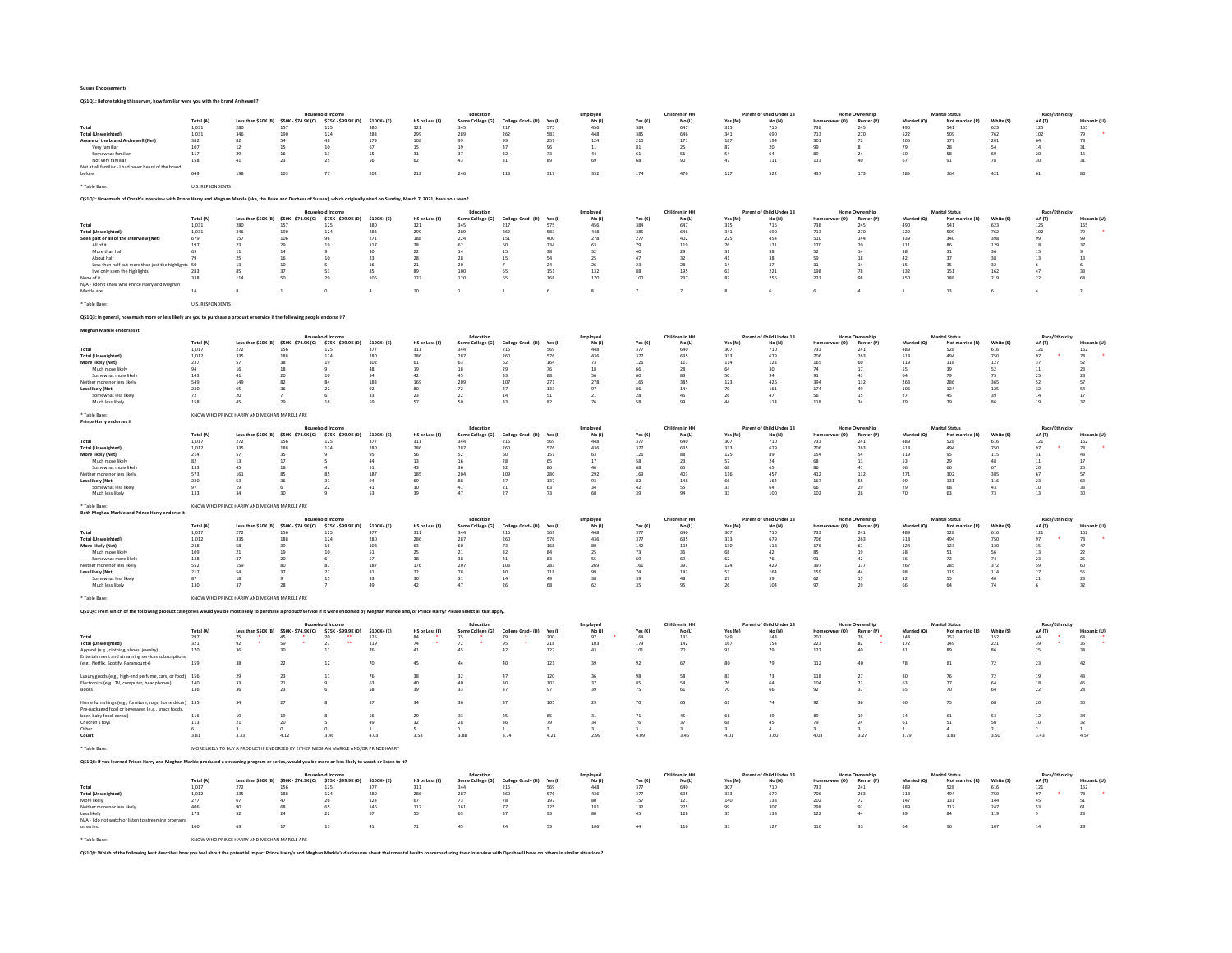|                                                             |           |                                                   |                                     | <b>Household Income</b> |            |                | Education        |                           |     | Employed |         | Children in HH |         | Parent of Child Under 18 |               | <b>Home Ownership</b> |             | <b>Marital Status</b> |           | Race/Ethnicity |              |
|-------------------------------------------------------------|-----------|---------------------------------------------------|-------------------------------------|-------------------------|------------|----------------|------------------|---------------------------|-----|----------|---------|----------------|---------|--------------------------|---------------|-----------------------|-------------|-----------------------|-----------|----------------|--------------|
|                                                             | Total (A) | Less than \$50K (B)                               | \$50K-\$74.9K (C) \$75K-\$99.9K (D) |                         | \$100K+(E) | HS or Less (F) | Some College (G) | College Grad+ (H) Yes (I) |     | No (J)   | Yes (K) | No (L)         | Yes (M) | No (N)                   | Homeowner (O) | Renter (P)            | Married (O) | Not married (R)       | White (S) | AA (T)         | Hispanic (U) |
| Total                                                       | 679       | 157                                               |                                     |                         | 271        | 188            | 224              | 151                       | 400 |          | 277     | 402            | 225     | 454                      | 510           | 144                   | 339         | 340                   | 398       |                | 99           |
| <b>Total (Unweighted)</b>                                   | 656       | 194                                               |                                     | A1.                     | 204        | 164            | 176              | 177                       | 406 | 250      | 281     | 375            | 254     | 402                      | 481           | 154                   | 355         | 301                   | 468       |                | 54           |
| It is a positive step that will help others in similar      |           |                                                   |                                     |                         |            |                |                  |                           |     |          |         |                |         |                          |               |                       |             |                       |           |                |              |
| situations.                                                 | 377       |                                                   |                                     | 64                      | 151        | 76             | 121              | 100                       | 235 | 142      | 162     | 215            | 133     | 244                      | 292           | 80                    | 199         | 177                   | 221       |                | 59           |
|                                                             |           |                                                   |                                     |                         |            |                |                  |                           |     |          |         |                |         |                          |               |                       |             |                       |           |                |              |
| It will have no effect on others in similar situations. 139 |           |                                                   |                                     |                         | 60         | 42             | 54               |                           | 85  | SA       | 64      | 75             |         | 87                       | 113           | 21                    | 63          |                       | 84        |                | 16           |
| It is a negative step that will hurt others in similar      |           |                                                   |                                     |                         |            |                |                  |                           |     |          |         |                |         |                          |               |                       |             |                       |           |                |              |
| situations.                                                 | 65        |                                                   |                                     | 10                      | 32         | -15            | -25              | 14                        | 37  | 28       | 18      | 46             |         | 46                       |               |                       | 40          | 25                    | 39        |                | 10           |
| Not at all sure                                             | 98        |                                                   |                                     |                         | 28         |                | 25               |                           | 43  | 55       | 32      | 66             | 20      | 78                       |               | 29                    |             | 62                    | 54        |                | 13           |
|                                                             |           |                                                   |                                     |                         |            |                |                  |                           |     |          |         |                |         |                          |               |                       |             |                       |           |                |              |
| * Table Base:                                               |           | WATCHED PART OF ALL OF THE OPRAH-SUSSEX INTERVIEW |                                     |                         |            |                |                  |                           |     |          |         |                |         |                          |               |                       |             |                       |           |                |              |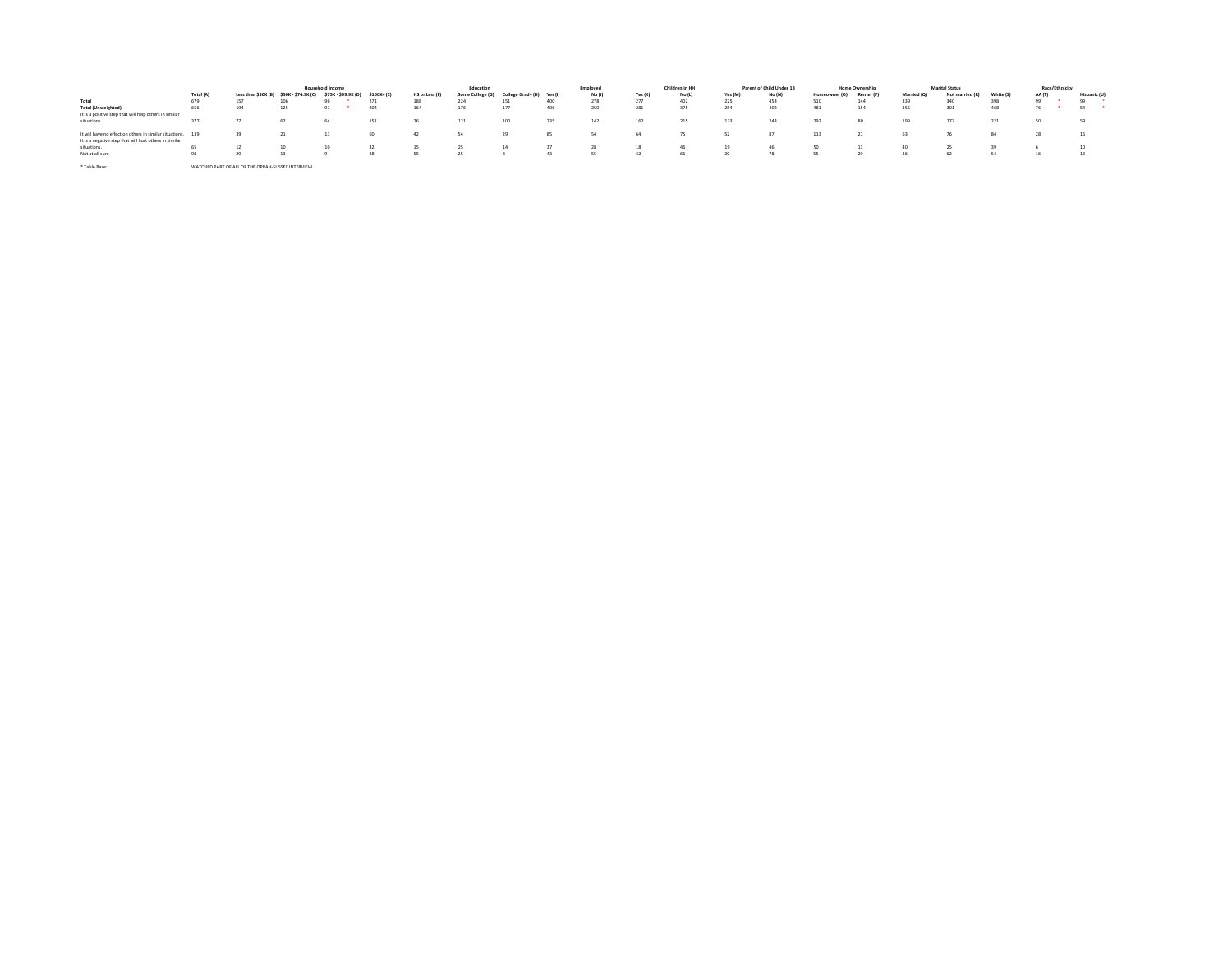# QS1Q1: Before taking this survey, how familiar were you with the brand Archewell?

|                                                      |                         |                                             | How much of the Oprah-Sussex interview have you watched? |   |
|------------------------------------------------------|-------------------------|---------------------------------------------|----------------------------------------------------------|---|
|                                                      | Total (A)               | None of it (B)                              | Watched part or all of the interview (C)                 |   |
| Total                                                | $N = 1031$              | $N = 338$                                   | $N = 679$                                                |   |
| <b>Total (Unweighted)</b>                            | $N = 1031$              | $N = 356$                                   | $N = 656$                                                |   |
| Aware of the brand Archewell (Net)                   | 37%                     | 14%                                         | 49%                                                      | в |
| Very familiar                                        | 10%                     | 2%                                          | 15%                                                      | в |
| Somewhat familiar                                    | 11%                     | 3%                                          | 16%                                                      | в |
| Not very familiar                                    | 15%                     | 9%                                          | 19%                                                      | в |
| Not at all familiar - I had never heard of the brand |                         |                                             |                                                          |   |
| before                                               | 63%                     | 86%                                         | 51%                                                      |   |
| * Table Base:                                        | <b>U.S. REPSONDENTS</b> | KNOW WHO PRINCE HARRY AND MEGHAN MARKLE ARE | KNOW WHO PRINCE HARRY AND MEGHAN MARKLE ARE              |   |

QS1Q2: How much of Oprah's interview with Prince Harry and Meghan Markle (aka, the Duke and Duchess of Sussex), which originally aired on Sunday, March 7, 2021, have you seen?

|                                                  |                         |                                             |    | How much of the Oprah-Sussex interview have you watched? |   |
|--------------------------------------------------|-------------------------|---------------------------------------------|----|----------------------------------------------------------|---|
|                                                  | Total (A)               | None of it (B)                              |    | Watched part or all of the interview (C)                 |   |
| Total                                            | $N = 1031$              | $N = 338$                                   |    | $N = 679$                                                |   |
| <b>Total (Unweighted)</b>                        | $N = 1031$              | $N = 356$                                   |    | $N = 656$                                                |   |
| Seen part or all of the interview (Net)          | 66%                     | 0%                                          |    | 100%                                                     |   |
| All of it                                        | 19%                     | 0%                                          |    | 29%                                                      | в |
| More than half                                   | 7%                      | 0%                                          |    | 10%                                                      |   |
| About half                                       | 8%                      | 0%                                          |    | 12%                                                      | B |
| Less than half but more than just the highlights | 5%                      | 0%                                          |    | 7%                                                       |   |
| I've only seen the highlights                    | 27%                     | 0%                                          |    | 42%                                                      | B |
| None of it                                       | 33%                     | 100%                                        | ι. | 0%                                                       |   |
| N/A - I don't know who Prince Harry and Meghan   |                         |                                             |    |                                                          |   |
| Markle are                                       | 1%                      | 0%                                          |    | 0%                                                       |   |
| * Table Base:                                    | <b>U.S. RESPONDENTS</b> | KNOW WHO PRINCE HARRY AND MEGHAN MARKLE ARE |    | KNOW WHO PRINCE HARRY AND MEGHAN MARKLE ARE              |   |

QS1Q3: In general, how much more or less likely are you to purchase a product or service if the following people endorse it?

### Meghan Markle endorses it

| <b>INCRITAL INTERNET CHAOLOGY IL</b> |            |                |                                                          |   |
|--------------------------------------|------------|----------------|----------------------------------------------------------|---|
|                                      |            |                | How much of the Oprah-Sussex interview have you watched? |   |
|                                      | Total (A)  | None of it (B) | Watched part or all of the interview (C)                 |   |
| Total                                | $N = 1017$ | $N = 338$      | $N = 679$                                                |   |
| <b>Total (Unweighted)</b>            | $N = 1012$ | $N = 356$      | $N = 656$                                                |   |
| More likely (Net)                    | 23%        | 7%             | 32%                                                      | в |
| Much more likely                     | 9%         | 2%             | 13%                                                      | в |
| Somewhat more likely                 | 14%        | 5%             | 19%                                                      | в |
| Neither more nor less likely         | 54%        | 66%            | 48%<br>c                                                 |   |
| Less likely (Net)                    | 23%        | 27%            | 21%<br><b>C</b>                                          |   |
| Somewhat less likely                 | 7%         | 3%             | 9%                                                       | в |
| Much less likely                     | 16%        | 24%            | 12%                                                      |   |
|                                      |            |                |                                                          |   |

\* Table Base:

Prince Harry e

|  | ince Harry endorses it |  |
|--|------------------------|--|

|                              |            |                | How much of the Oprah-Sussex interview have you watched? |   |  |
|------------------------------|------------|----------------|----------------------------------------------------------|---|--|
|                              | Total (A)  | None of it (B) | Watched part or all of the interview (C)                 |   |  |
| Total                        | $N = 1017$ | $N = 338$      | $N = 679$                                                |   |  |
| Total (Unweighted)           | $N = 1012$ | $N = 356$      | $N = 656$                                                |   |  |
| More likely (Net)            | 21%        | 7%             | 28%                                                      | в |  |
| Much more likely             | 8%         | 1%             | 12%                                                      | в |  |
| Somewhat more likely         | 13%        | 6%             | 16%                                                      | R |  |
| Neither more nor less likely | 56%        | 66%            | 51%                                                      |   |  |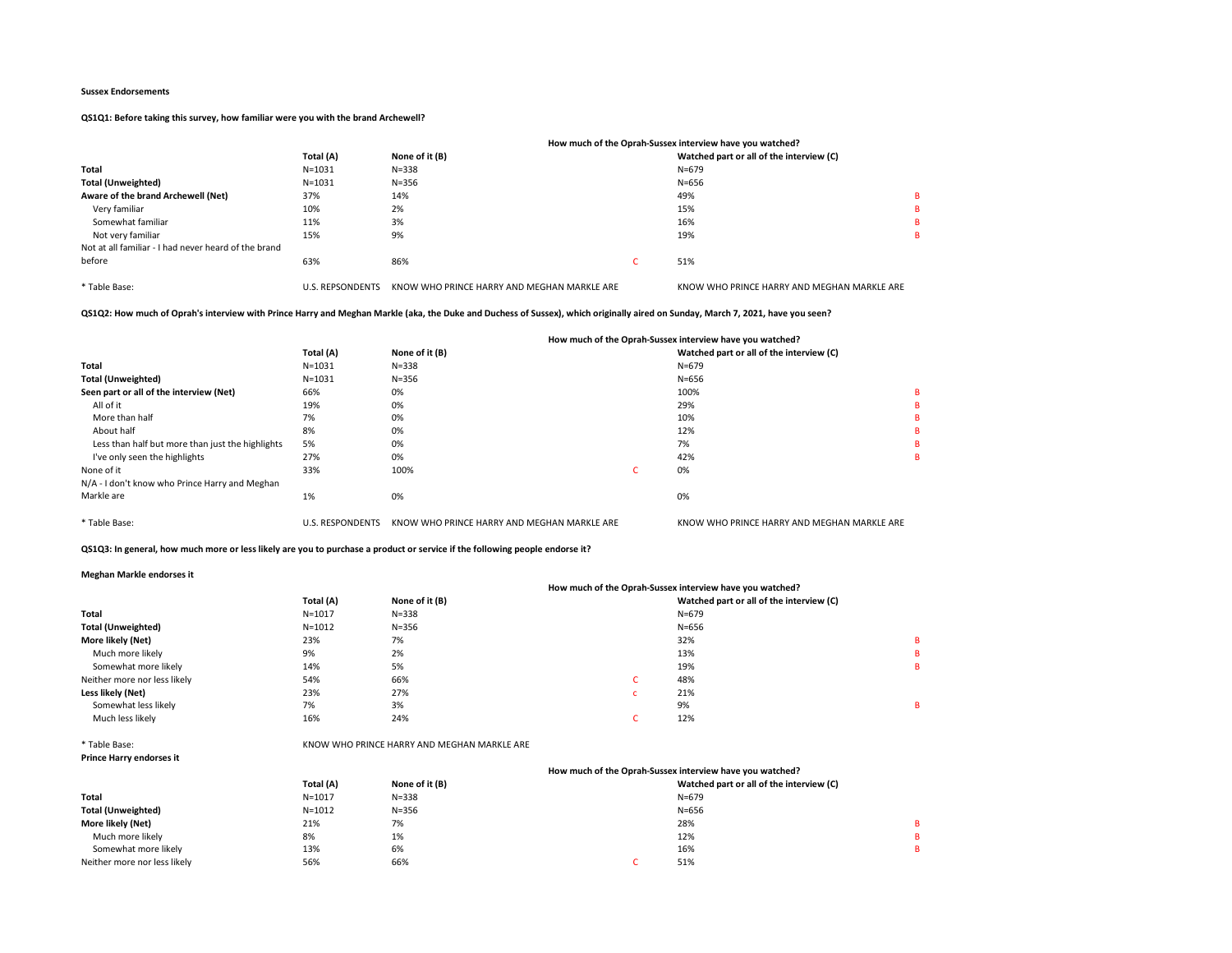QS1Q1: Before taking this survey, how familiar were you with the brand Archewell?

|                                                      |                         | How much of the Oprah-Sussex interview have you watched? |                                             |  |
|------------------------------------------------------|-------------------------|----------------------------------------------------------|---------------------------------------------|--|
|                                                      | Total (A)               | None of it (B)                                           | Watched part or all of the interview (C)    |  |
| Total                                                | 1,031                   | 338                                                      | 679                                         |  |
| <b>Total (Unweighted)</b>                            | 1,031                   | 356                                                      | 656                                         |  |
| Aware of the brand Archewell (Net)                   | 382                     | 47                                                       | 331                                         |  |
| Very familiar                                        | 107                     |                                                          | 99                                          |  |
| Somewhat familiar                                    | 117                     | 10                                                       | 106                                         |  |
| Not very familiar                                    | 158                     | 31                                                       | 126                                         |  |
| Not at all familiar - I had never heard of the brand |                         |                                                          |                                             |  |
| before                                               | 649                     | 291                                                      | 348                                         |  |
|                                                      |                         |                                                          |                                             |  |
| * Table Base:                                        | <b>U.S. REPSONDENTS</b> | KNOW WHO PRINCE HARRY AND MEGHAN MARKLE ARE              | KNOW WHO PRINCE HARRY AND MEGHAN MARKLE ARE |  |

# QS1Q2: How much of Oprah's interview with Prince Harry and Meghan Markle (aka, the Duke and Duchess of Sussex), which originally aired on Sunday, March 7, 2021, have you seen?

|                                                  |                         |                                             | How much of the Oprah-Sussex interview have you watched? |
|--------------------------------------------------|-------------------------|---------------------------------------------|----------------------------------------------------------|
|                                                  | Total (A)               | None of it (B)                              | Watched part or all of the interview (C)                 |
| Total                                            | 1,031                   | 338                                         | 679                                                      |
| <b>Total (Unweighted)</b>                        | 1,031                   | 356                                         | 656                                                      |
| Seen part or all of the interview (Net)          | 679                     | 0                                           | 679                                                      |
| All of it                                        | 197                     | 0                                           | 197                                                      |
| More than half                                   | 69                      | 0                                           | 69                                                       |
| About half                                       | 79                      | 0                                           | 79                                                       |
| Less than half but more than just the highlights | 50                      | 0                                           | 50                                                       |
| I've only seen the highlights                    | 283                     | 0                                           | 283                                                      |
| None of it                                       | 338                     | 338                                         | 0                                                        |
| N/A - I don't know who Prince Harry and Meghan   |                         |                                             |                                                          |
| Markle are                                       | 14                      | 0                                           | 0                                                        |
|                                                  |                         |                                             |                                                          |
| * Table Base:                                    | <b>U.S. RESPONDENTS</b> | KNOW WHO PRINCE HARRY AND MEGHAN MARKLE ARE | KNOW WHO PRINCE HARRY AND MEGHAN MARKLE ARE              |

# QS1Q3: In general, how much more or less likely are you to purchase a product or service if the following people endorse it?

## Meghan Markle endorses it

|                                 |           | How much of the Oprah-Sussex interview have you watched? |                                                          |  |
|---------------------------------|-----------|----------------------------------------------------------|----------------------------------------------------------|--|
|                                 | Total (A) | None of it (B)                                           | Watched part or all of the interview (C)                 |  |
| Total                           | 1,017     | 338                                                      | 679                                                      |  |
| <b>Total (Unweighted)</b>       | 1,012     | 356                                                      | 656                                                      |  |
| More likely (Net)               | 237       | 23                                                       | 214                                                      |  |
| Much more likely                | 94        | 5                                                        | 88                                                       |  |
| Somewhat more likely            | 143       | 18                                                       | 126                                                      |  |
| Neither more nor less likely    | 549       | 224                                                      | 325                                                      |  |
| Less likely (Net)               | 230       | 90                                                       | 140                                                      |  |
| Somewhat less likely            | 72        | 11                                                       | 62                                                       |  |
| Much less likely                | 158       | 80                                                       | 78                                                       |  |
| * Table Base:                   |           | KNOW WHO PRINCE HARRY AND MEGHAN MARKLE ARE              |                                                          |  |
| <b>Prince Harry endorses it</b> |           |                                                          |                                                          |  |
|                                 |           |                                                          | How much of the Oprah-Sussex interview have you watched? |  |

|                    | Total (A) | None of it (B) | Watched part or all of the interview (C) |
|--------------------|-----------|----------------|------------------------------------------|
| Total              | 1.017     | 338            | 679                                      |
| Total (Unweighted) | 1,012     | 356            | 656                                      |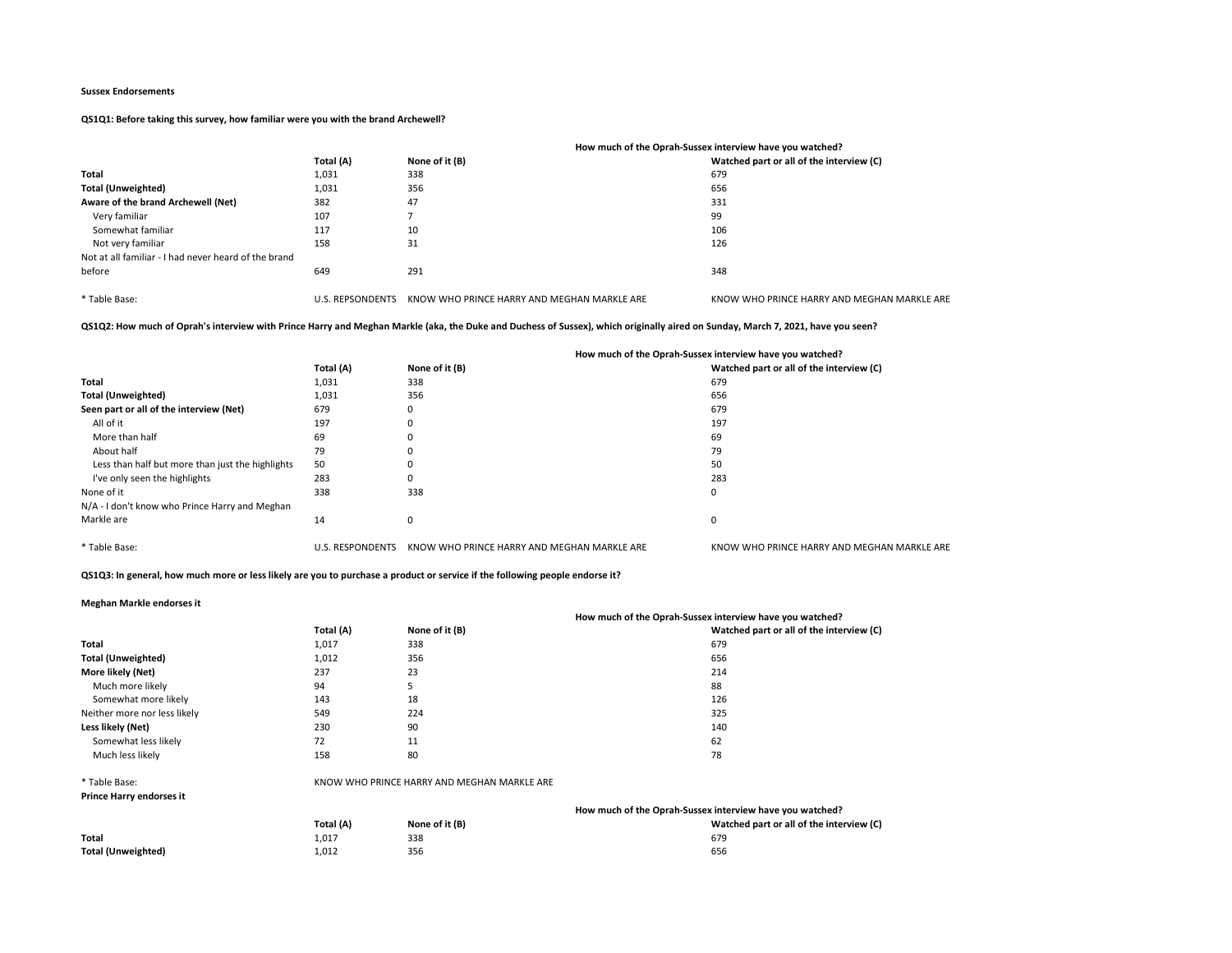| More likely (Net)            | 214 | 24  | 190 |
|------------------------------|-----|-----|-----|
| Much more likely             | 82  |     | 78  |
| Somewhat more likely         | 133 | 21  | 112 |
| Neither more nor less likely | 573 | 223 | 349 |
| Less likely (Net)            | 230 | 91  | 139 |
| Somewhat less likely         | 97  | 16  | 81  |
| Much less likely             | 133 | 75  | 58  |

\* Table Base: KNOW WHO PRINCE HARRY AND MEGHAN MARKLE ARE

Both Meghan Markle and Prince Harry endorse it

|           |                | How much of the Oprah-Sussex interview have you watched? |
|-----------|----------------|----------------------------------------------------------|
| Total (A) | None of it (B) | Watched part or all of the interview (C)                 |
| 1,017     | 338            | 679                                                      |
| 1,012     | 356            | 656                                                      |
| 248       | 26             | 221                                                      |
| 109       |                | 103                                                      |
| 138       | 19             | 119                                                      |
| 552       | 216            | 336                                                      |
| 217       | 95             | 121                                                      |
| 87        | 22             | 65                                                       |
| 130       | 74             | 56                                                       |
|           |                |                                                          |

\* Table Base: KNOW WHO PRINCE HARRY AND MEGHAN MARKLE ARE

QS1Q4: From which of the following product categories would you be most likely to purchase a product/service if it were endorsed by Meghan Markle and/or Prince Harry? Please select all that apply.

|                                                      | Total (A) | None of it (B) |   | Watched part or all of the interview (C) |
|------------------------------------------------------|-----------|----------------|---|------------------------------------------|
| Total                                                | 297       | 32             | 米 | 265                                      |
| <b>Total (Unweighted)</b>                            | 321       | 39             | 米 | 282                                      |
| Apparel (e.g., clothing, shoes, jewelry)             | 170       | 15             |   | 155                                      |
| Entertainment and streaming services subscriptions   |           |                |   |                                          |
| (e.g., Netflix, Spotify, Paramount+)                 | 159       | 15             |   | 144                                      |
| Luxury goods (e.g., high-end perfume, cars, or food) | 156       | 13             |   | 143                                      |
| Electronics (e.g., TV, computer, headphones)         | 140       | 14             |   | 126                                      |
| <b>Books</b>                                         | 136       | 13             |   | 123                                      |
| Home furnishings (e.g., furniture, rugs, home décor) | 135       | 9              |   | 126                                      |
| Pre-packaged food or beverages (e.g., snack foods,   |           |                |   |                                          |
| beer, baby food, cereal)                             | 116       | 11             |   | 104                                      |
| Children's toys                                      | 113       | 10             |   | 103                                      |
| Other                                                | 6         | 2              |   | 4                                        |
| Count                                                | 3.81      | 3.14           |   | 3.89                                     |
|                                                      |           |                |   |                                          |

# How much of the Oprah-Sussex interview have you watched?

\* Table Base: MORE LIKELY TO BUY A PRODUCT IF ENDORSED BY EITHER MEGHAN MARKLE AND/OR PRINCE HARRY QS1Q8: If you learned Prince Harry and Meghan Markle produced a streaming program or series, would you be more or less likely to watch or listen to it?

|                              |           |                | How much of the Oprah-Sussex interview have you watched? |
|------------------------------|-----------|----------------|----------------------------------------------------------|
|                              | Total (A) | None of it (B) | Watched part or all of the interview (C)                 |
| <b>Total</b>                 | 1.017     | 338            | 679                                                      |
| <b>Total (Unweighted)</b>    | 1,012     | 356            | 656                                                      |
| More likely                  | 277       | 25             | 253                                                      |
| Neither more nor less likely | 406       | 141            | 266                                                      |
| Less likely                  | 173       |                | 96                                                       |